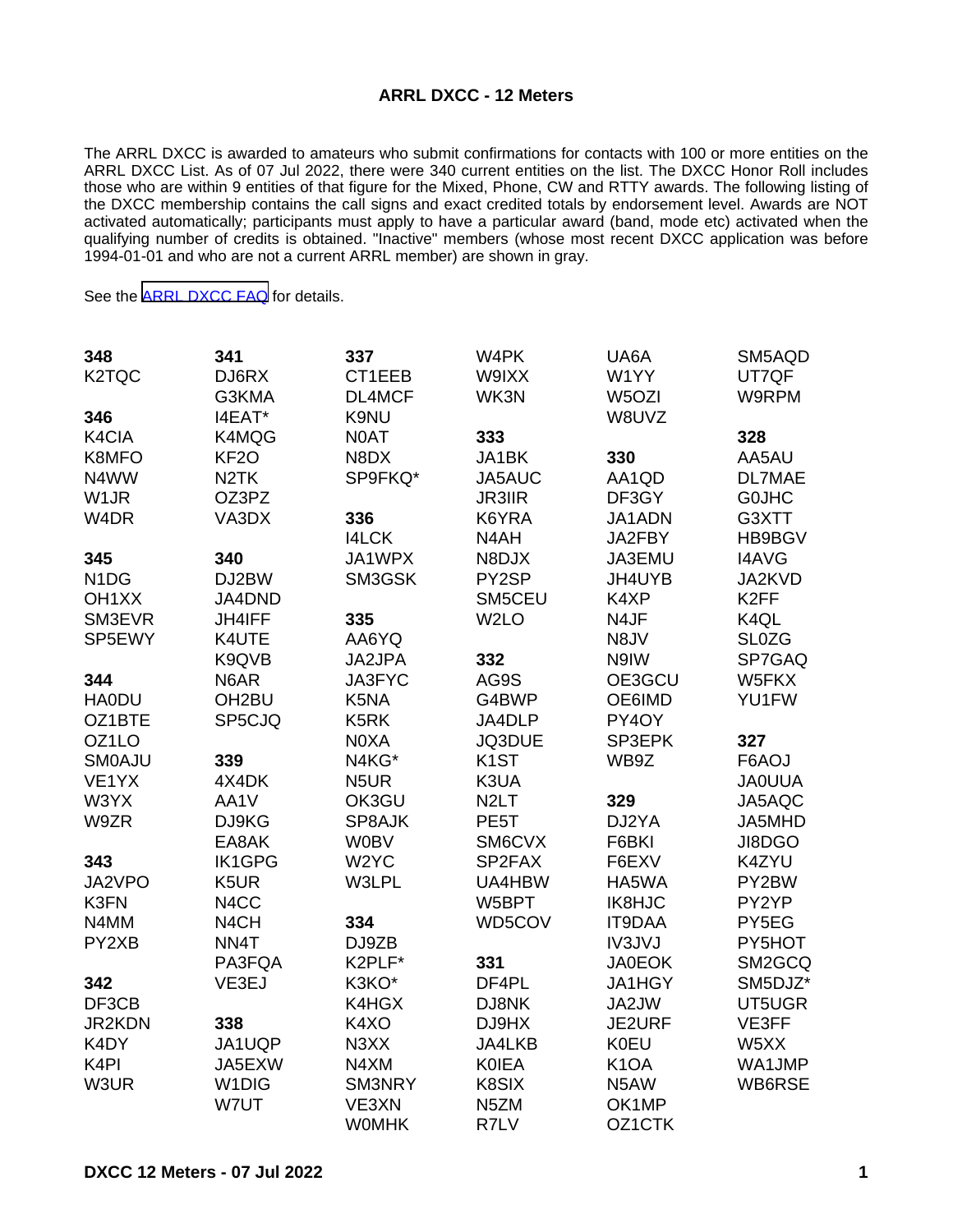| 326               | 323                            | KW9A                | LA2PA                         | WX4G                          | N4QS                          |
|-------------------|--------------------------------|---------------------|-------------------------------|-------------------------------|-------------------------------|
| DK5WL             | CT1IUA                         | N6JV                | N <sub>4</sub> D <sub>B</sub> |                               | SV1FJA                        |
| EI7BA             | EA5RM                          | OE8RT               | N8RR                          | 314                           | <b>UR0MC</b>                  |
| F6DAY             | G4OBK                          | SM6DHU              | OE6MDF                        | G3NDC                         |                               |
| <b>IK5HHA</b>     | <b>GM3POI</b>                  | W3GH*               | OZ1AXG                        | <b>JA0GJJ</b>                 | 310                           |
| IZ5EKV            | <b>IK6DLK</b>                  | W3NO                | R3VA                          | JA2AH                         | DL5WW                         |
| LU2NI             | JF1KKV                         | W5TCX               | RA7A                          | K4UEE                         | F <sub>3</sub> S <sub>G</sub> |
| N4JJ*             | JI4POR                         | W8GC                | SP <sub>1</sub> S             | K5AQ                          | <b>IK2YCW</b>                 |
| N7RT              | KD5M                           | WB4TDH              | W5WT                          | K8PT                          | <b>JH1IFS</b>                 |
| NJ6P              | N <sub>5</sub> TY              |                     |                               | <b>KC9ARR</b>                 | JR3GWZ                        |
| NR <sub>1</sub> R | NI <sub>0</sub> G              | 320                 | 317                           | LA5IIA                        | K5BG                          |
| R4GM              | SM4DHF                         | DF2RG               | G4CCZ                         | OE1AZS                        | K9IR                          |
| RA3CQ             | SM4EMO                         | EA5BM               | <b>JH0INP</b>                 | OE1ZL                         | N3NT                          |
| RU3FM             | SM5CZQ                         | <b>GODQS</b>        | K <sub>2</sub> RW             | SM3VAC                        | N <sub>4</sub> II             |
| RZ3AM             | SV <sub>1</sub> RK             | G3TXF               | K6YUI                         | SM4DDE                        | R <sub>5</sub> AJ             |
| SP3E              | W4DKS                          | HB9AMO              | N <sub>1</sub> NK             | SV <sub>1</sub> DPI           | SP6HEQ                        |
| SP8NR             |                                | <b>HB9BIN</b>       | OH <sub>2</sub> BLD           | SV1JG                         | <b>W0YG</b>                   |
| W8DCH             | 322                            | I2EOW               | SM5KNV                        | UT9FJ                         | W4BP                          |
| WJ4T*             | CT1APE                         | JA1SJV              | UT7UJ                         | UX1UA                         | W5CIA                         |
|                   | CT1BH                          | <b>JA7MSQ</b>       | VE2TZT                        |                               | W9ILY                         |
| 325               | EA3GP                          | JL1UXH              | W6VX                          | 313                           | WA2VYA                        |
| DL1AMQ            | EA5BY                          | K <sub>1</sub> LD   | W8OI                          | 5B4MF                         | YU3AA                         |
| EU7A              | <b>IK4GME</b>                  | ON4IQ               |                               | FK8CP                         |                               |
| EY8MM             | JA5WIZ                         | SM6CMU              | 316                           | IZ0AEG                        | 309                           |
| GM3YTS            | <b>JA7KY</b>                   | SP <sub>5</sub> DIR | AA4V                          | JA5IU                         | EA8AKN                        |
| <b>IK4DRY</b>     | <b>JH1TWT</b>                  | SP9DWT              | AD5A                          | JR1BLX                        | IK4DRR                        |
| JA2FJP            | JJ2LPV                         | UY5ZZ               | DJ4AX                         | <b>JS3CTQ</b>                 | JA2JNA                        |
|                   |                                |                     |                               |                               |                               |
| JG3QZN            | <b>K0DEQ</b>                   | VE3EXY              | K <sub>2</sub> UO             | K6TA                          | JF3KON                        |
| <b>JS2LHI</b>     | K5KC                           | W5ZN                | K8YTO                         | N8KOL                         | K <sub>1</sub> HT             |
| K4MWB             | <b>KF0QR</b>                   | W6XA                | KQ8M                          | UA6MF                         | K <sub>2</sub> L <sub>S</sub> |
| K9CT              | KU0A                           | W7AO                | OE2LCM                        | ZS6EZ                         | <b>K7NN</b>                   |
| K9EU              | N4DW                           |                     | RV3LO                         |                               | K8QM                          |
| <b>WODJC</b>      | N4NX                           | 319                 | UA3DPM                        | 312                           | N <sub>5</sub> OK             |
| W2IRT             | ON <sub>4</sub> C <sub>D</sub> | JI1DHY              | W4FC                          | EA2IA                         | NU8Z                          |
| W6RLL             | R <sub>3</sub> OK              | K <sub>2</sub> VV   | W7MO                          | G3VKW                         | <b>ON4AOI</b>                 |
| W9OP              | R7DX                           | K6AM                | YO7LCB                        | JA4FKX                        | R9TO                          |
|                   | UA4CC                          | K6FG                |                               | JH2FXK                        | RX3AGD                        |
| 324               | VE <sub>1</sub> DX             | SM6CCO              | 315                           | K4HB                          | UA4LY                         |
| AA7A              | W4UM                           | SP6M                | 9H1SP                         | KV7K                          | VE7IG*                        |
| DL5DSM            | YO <sub>5</sub> BRZ            | UA3AB               | AB6QM                         | N4PQX                         | W <sub>1</sub> GL             |
| <b>IOWDX</b>      | YO9HP                          | UA3AP               | <b>GM0GAV</b>                 | N5ORT                         | W3KX                          |
| <b>I4EWH</b>      |                                | WI8A                | JA8EAT                        | N <sub>5</sub> X <sub>Z</sub> | W3LL                          |
| <b>I4MKN</b>      | 321                            | YV1DIG              | JA8RJE                        | NK1K                          |                               |
| IK4BHO            | AA1ON                          |                     | JR2BJE                        |                               | 308                           |
| JA2DPC            | AB4IQ                          | 318                 | K4IQJ                         | 311                           | AA5AT                         |
| <b>K0CA</b>       | AD <sub>1</sub> C              | A45XR               | N <sub>2</sub> BJ             | EA7TV                         | CT1DKS                        |
| K4CN              | DL2OE                          | AA4HP               | OE3EVA                        | IK5PWQ                        | DL2CHN                        |
| K5EK              | <b>I5NPH</b>                   | DK9KX               | ON4IZ                         | JA2XYO                        | <b>I3BUI</b>                  |
| N8BM              | JA3AZD                         | DL6KR               | PA3EWP                        | JA4MRL                        | JA6BZI                        |
| NO <sub>8</sub> D | JF1WPB                         | G4PWA               | PY2NQ                         | K3WA                          | <b>JA7IC</b>                  |
| OE8HIK            | JH1GZE                         | <b>JA9APS</b>       | SP1JRF                        | K5DU                          | <b>JJ3PRT</b>                 |
| SP6CIK            | JH3VNC                         | <b>JF7XKY</b>       | SP7VC                         | KE9L                          | K0GY                          |
| W9OL              | K1HTV                          | K <sub>2</sub> TE   | W1ECT                         | KG8P                          | K8OM                          |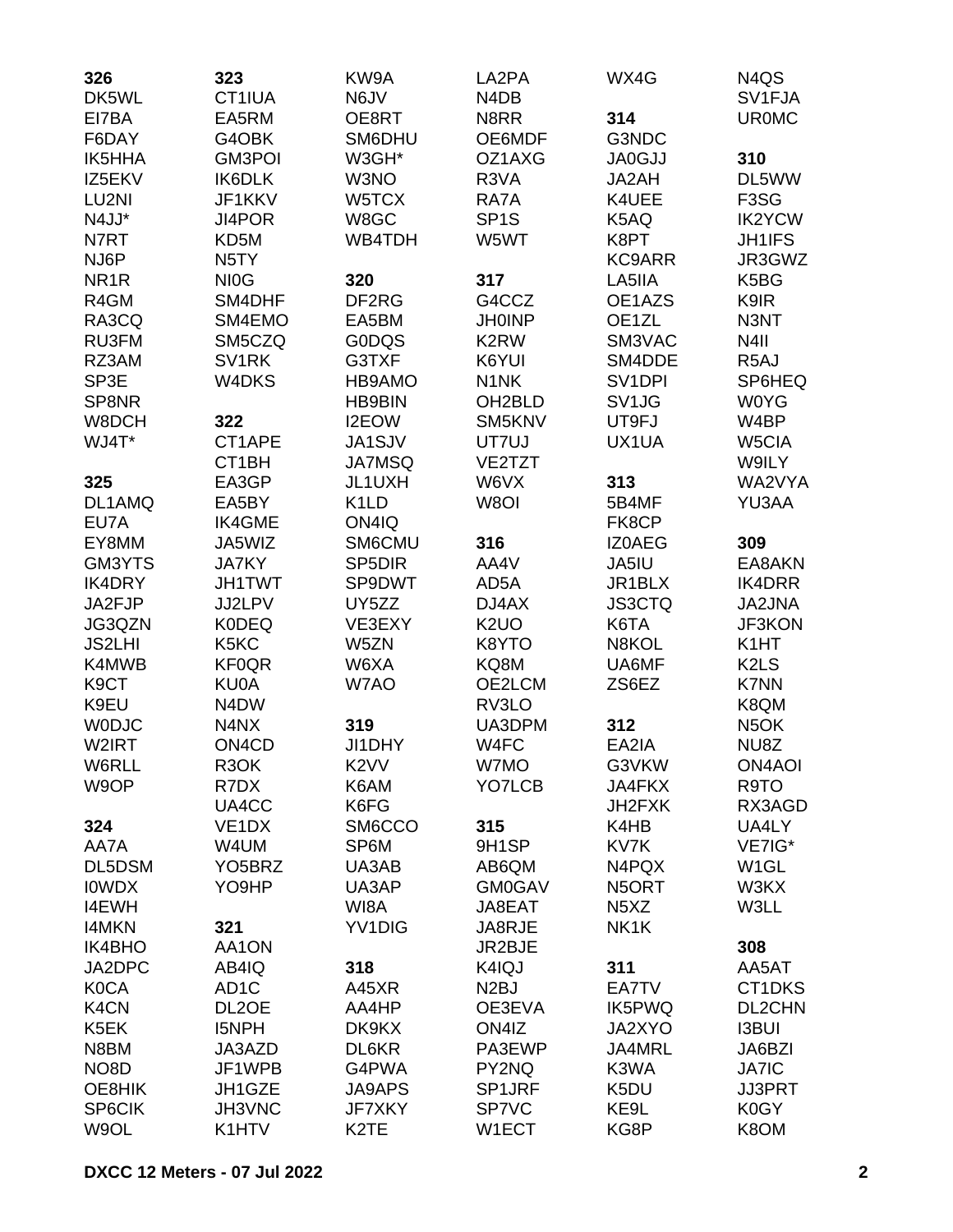| <b>KN5O</b>                    | N7US          | 300               | K8WK               | K <sub>2</sub> UU  | SV3AQR            |
|--------------------------------|---------------|-------------------|--------------------|--------------------|-------------------|
| KS <sub>1</sub> J              | N9RS          | AB3CV             | KG7H               | K4JAF              | <b>UN7TW</b>      |
| OE1WEU                         | R7FK*         | IZ5RVG            | KT <sub>1</sub> J  | KB1JZU             | VE3CFK            |
| R7NW                           | SM3NXS        | JA1XEC            | LA9AJA             | N <sub>2</sub> LM  | <b>VU2NKS</b>     |
| SV8CS                          | SP1MGM        | JA9AA             |                    | NN4R               | W2LK              |
| VA5DX                          | <b>UX0FF</b>  | JR6FC             | 296                | PY2XU              | WB9EEE            |
| W <sub>2Q</sub> O              | UY5AA         | K4SE              | AB9V               |                    | YB5QZ             |
|                                | WA5VGI        |                   | DL4CF              |                    |                   |
| W9MU                           |               | K8GG              |                    | 292                |                   |
| WA8WV                          | YO3APJ        | K8TL              | DL5EBE             | AI9L               | 289               |
|                                |               | K8VFV             | EV <sub>1</sub> R  | EA5AT              | DL9TJ             |
| 307                            | 303           | PA3CSR            | EW <sub>2</sub> A  | IZ3ETU             | IZ2AMW            |
| DK2JX                          | EA3GHZ        | W6TC              | IZ8FFA             | <b>JO7WXN</b>      | JA2ZL             |
| <b>I5HOR</b>                   | G3LZQ         | <b>YS1RR</b>      | <b>JR7VHZ</b>      | K7ZD               | JA8EJO            |
| JA2XW                          | <b>HL3IUA</b> |                   | K8VC               | K8FL               | JG1WSC            |
| JA3GN                          | <b>IK4PLW</b> | 299               | LA8PT              | KG4W               | <b>KK0M</b>       |
| <b>JJ3HGJ</b>                  | <b>IK8YTA</b> | DM2DXA            | RA3QK              | <b>NORB</b>        | KM4H              |
| K <sub>1</sub> BD              | JA1ANR        | HB9RG             | RW3RN              | <b>N8II</b>        | LA7JO             |
| KA9CFD                         | JE1SYN        | <b>JA2IVK</b>     | SM6BZV             | R6AF               | PY2VA             |
| KC6AWX*                        | K5WAF         | K6KLY             | UA6YW              | W6SR               | <b>R0FA</b>       |
| NI6T                           | K7ZA          | OZ4O              | UA9FAR             | WB8BPU             | RN3QN             |
| <b>NY0V</b>                    | RW4NN         | RU3QR             | W6ENZ              | ZL3JT              | SP8HKT            |
| PY5EW                          | SP7HOV        | <b>SM6CUK</b>     | W9JA               |                    | W1YM              |
| SM5JE*                         | <b>SP7ITB</b> | W2JU              | ZS1LS              | 291                | W9YSX             |
| W7OM                           | W1SKU         |                   |                    | AA8OY              |                   |
|                                | WT8C          | 298               | 295                | AC0A               | 288               |
| 306                            |               | DJ9ON             | DL7BA              | <b>GOEHO</b>       | EA6VQ             |
| JH8RZJ                         | 302           | G3SVD             | K <sub>1</sub> AR  | G8DX               | HB9BOI            |
| K <sub>2</sub> SH <sub>Z</sub> | DJ5JH         |                   | K3XA               |                    |                   |
|                                |               | HB9DDO            |                    | HB9DDZ             | JA1IZZ            |
| R9FM                           | DL6CNG        | <b>IKOPEA</b>     | K5ZK               | HB9SLO             | JE1DXC            |
| SP3CGK                         | F5CQ          | <b>IK4ADE</b>     | <b>ND0N</b>        | <b>IK5RUN</b>      | JE2LUN            |
| W8HW                           | <b>HBOCC</b>  | JA4ITW            | SV1GYG             | JH4JNG             | K <sub>4</sub> SO |
|                                | <b>IV3KVC</b> | JH4ADV            | W <sub>5</sub> LT  | <b>K0KVR</b>       | UA3AGW            |
| 305                            | JA2BDR        | JL2JVX            |                    | K9ZO               | W1YIF             |
| CT4NH                          | LA7AFA        | K8EUR             | 294                | KP <sub>2</sub> A  | W2LE              |
| DJ4XA                          | N1IBM         | K9YY              | EA6NB              | N <sub>2</sub> TN  | ZS2EZ             |
| EA6SX                          | NS6C          | <b>MD0CCE</b>     | <b>HK4SAN</b>      | SV9COL             |                   |
| HK3W                           | W4QN          | N5DG              | <b>IW0SAF</b>      | W <sub>2</sub> GG  | 287               |
| JF1PUW                         | WD4LBR        | NN4SS             | JE1GWO             | WA4FFW             | 9M6YBG            |
| <b>JR9LKE</b>                  | WP4U          | <b>WOVX</b>       | K5MC               |                    | AA8LL             |
| <b>K0JUH</b>                   |               | <b>WB9CIF</b>     | KC7V               | 290                | <b>GM0AXY</b>     |
| <b>KB0EO</b>                   | 301           | ZL1BYZ            | KZ4V               | AA4A               | JA1BPA            |
| PA5TT                          | AE5E          |                   | RL3FA              | AD6W               | <b>JA7QVI</b>     |
| RA9CMO                         | <b>DL1KUR</b> | 297               | RU6L               | IZ4MJP             | <b>JA9TWN</b>     |
| WD9DZV                         | <b>GOBLB</b>  | 5B4AHJ            | SV3DCX             | <b>JA0CRI</b>      | JE2OVG            |
|                                | I2MQP*        | G5LP              | YO <sub>2</sub> RR | JA1KQX             | K0AZ              |
| 304                            | JA1LSP        | JA1EOD            |                    | JA1XCZ             | K3PA              |
| A65BR                          | K7WP          | JA1GRM            | 293                | <b>JA3PIS</b>      | K6SIK             |
| DK1FW                          | UT2UB         | <b>JA7JWF</b>     | DL1DUO             | <b>JH1SJN</b>      | K7ZV              |
| DK5AD                          | W5XC          | JE7JDL            | DM5EE              | K4EM               | NE <sub>1</sub> B |
|                                |               |                   |                    |                    |                   |
| F <sub>2</sub> JD              | W7CT          | <b>JI2KXK</b>     | EA <sub>1</sub> N  | LA2QM              | R9SA              |
| <b>IK2QPR</b>                  | WB5JID        | <b>JN3SAC</b>     | JA2CXF             | LU3CQ              | SM5ARL            |
| JR3OEH                         |               | K <sub>2</sub> PK | JF8QNF             | PP <sub>1</sub> CZ | UN6T              |
| K8AC                           |               | K8GI              | JH3CUL             | SK3PY              | <b>UN7JX</b>      |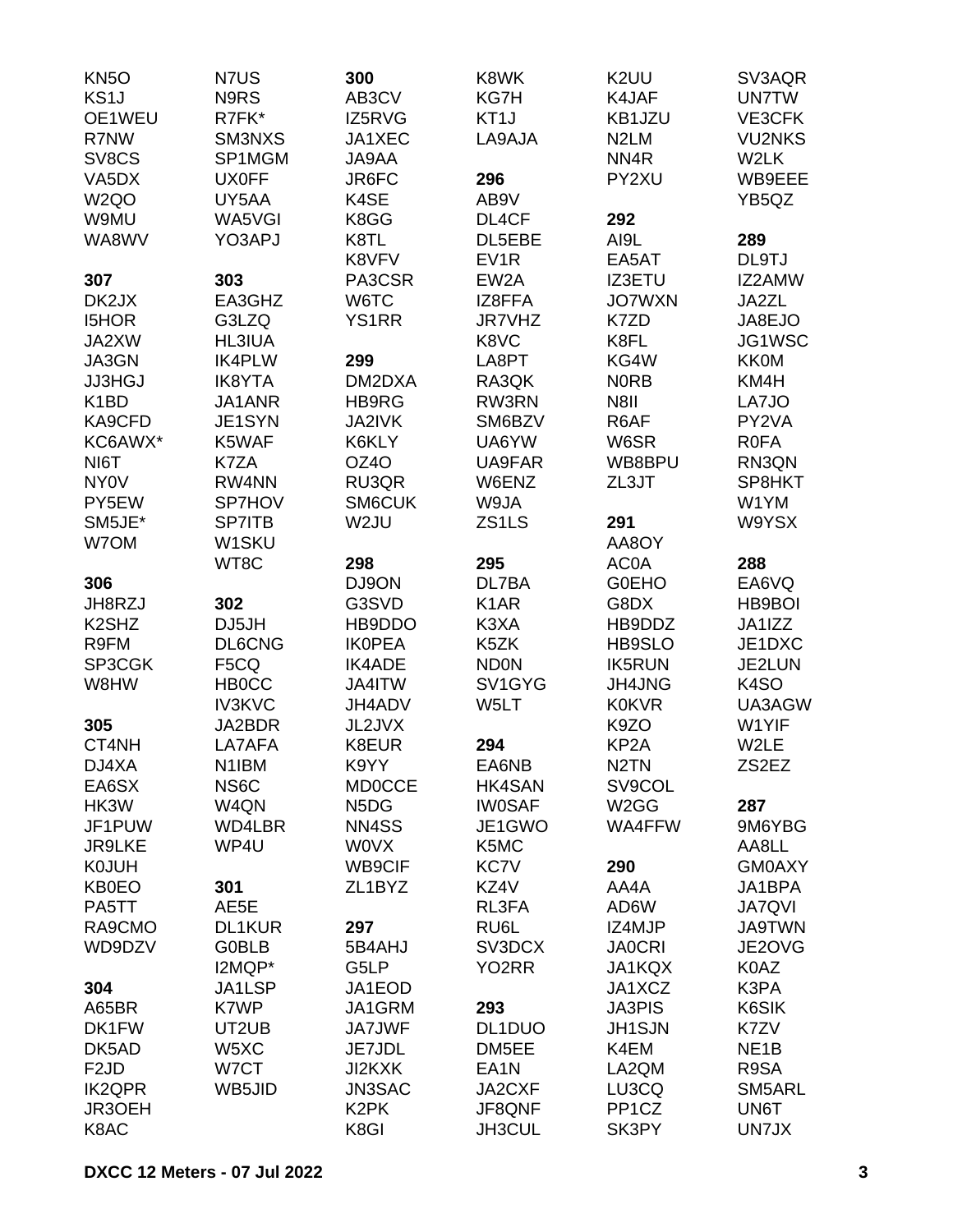| W4YCH             | 283<br>HA1RB                  | 280<br>EC3A       | <b>JA7BWT</b><br>JA7FWR | N7RO<br>OE5BWN      | SM5FWW<br>YB <sub>1</sub> AR   |
|-------------------|-------------------------------|-------------------|-------------------------|---------------------|--------------------------------|
| 286               | HP2AT                         | JA1QXC            | JA7LMZ                  | OZ1ACB              |                                |
| AB5A              | IZ8XQC                        | JA6TMU            | K9NW                    | RW7M                | 268                            |
| DL2VPO            | JE1LFX                        | JH1AGU            | KD3CQ                   | <b>SMONJO</b>       | CU <sub>2</sub> AP             |
| <b>JG4AKL</b>     | JF2UPM                        | JR2LJO            | RX4HZ                   | VE3EK               | JA1NWD                         |
| K1LPS             |                               |                   |                         |                     | K0GD                           |
| K <sub>1</sub> RO | <b>JG3FEA</b>                 | S57AT             | SM5CLE                  |                     |                                |
|                   | JL1XMN                        | SM5CZK            | UT7UV                   | 272                 | K1MAA*                         |
| LU8EKC            | K6FW                          | W8LGJ             | VE3BW                   | AF9H                | KD4W                           |
| S55DX             | K9MM                          |                   | W5GO                    | CT1GFK              | KJ6P                           |
| US5WE             | <b>KI0KB</b>                  | 279               |                         | F5UJK               | N <sub>2</sub> AJ              |
| W7DO              | OE8SPW                        | AD5Q              | 275                     | HA9PP               | N4TL                           |
| W8AXI             | <b>RMOF</b>                   | IZ1LBG            | DJ5FI                   | IK5PWN              | SM5ENX                         |
| WA6F              | W1LW                          | LA5LJA            | GM3PPE                  | JA9GPG              | SM6BGG                         |
|                   | W6BJH                         | N6UK              | JA2FGL                  | K0TPP               | SV9AHZ                         |
| 285               | W6XK                          | <b>RA0FF</b>      | JA2JRG                  | K9US                | W8QZA                          |
| AA5AM             | W6YI                          | UN7LZ             | K3WW                    | LA8HGA              | WA1YTW                         |
| AA8CH             | <b>WA7NB</b>                  |                   | <b>K8NVR</b>            | N8PW                |                                |
| <b>DL1SMA</b>     | WE9R                          | 278               | LU4FPZ                  | OE5FIN              | 267                            |
| <b>DL1TRK</b>     |                               | DL5CW             | PA7RA                   | <b>PA0ZH</b>        | K8UT                           |
| DL2SWN            | 282                           | EA8RR             | SM2OAN                  | SV <sub>1</sub> ACK | N <sub>2</sub> NL              |
| EA3GHQ            | <b>JA9CWJ</b>                 | F <sub>2NH</sub>  | YO <sub>2</sub> CMI     | W1VT                | <b>NK0S</b>                    |
| IZ8DFO            | JG3LGD                        | JA8LRG            |                         | <b>W2OO</b>         | R8TX                           |
| JA3RQ             | <b>JL1RUC</b>                 | JM1FHL            | 274                     | W3AP                | RA5BM                          |
| JH1QAX            | <b>JR2UBS</b>                 | K <sub>2</sub> UR | AA4R                    |                     | SM5BMB                         |
| K4XD              | K <sub>5</sub> UO             | SV1CNS            | CT3HF                   | 271                 | SM5FUG                         |
| K6GXO             | K9RX                          | VE3CRG            | EW1KP                   | <b>IK2DZN</b>       | WF <sub>2</sub> S              |
| K6PJ              | NT0V*                         | W2NO              | <b>IWOHOU</b>           | IZ8EJB              | ZS4TX                          |
| KX4R              | SM4CTI                        | W5AJ              | JH1IAQ                  | JE6TSP              |                                |
| LA3WAA            | SV2DGH                        | W8MHW             | K <sub>1</sub> DT       | <b>JM1HJG</b>       | 266                            |
| <b>N0KV</b>       | <b>UA0BA</b>                  | WA3AFS            | K3PT                    | K3PU                | K8AJS                          |
| N9AU              | W8AV                          | ZL4TT             | K6UM                    |                     | PZ5RA                          |
| OE1WHC            | W8BBQ                         |                   | KA8ZPE                  | 270                 | RA4CA                          |
| W6PJ              | <b>WD0DAN</b>                 | 277               | KD0Q                    | DK8MCT              | W1MK                           |
| WK7E              |                               | G4GIR             | N4RWG                   | EA1KY               | WB3LHD                         |
| ZS2DL             | 281                           | <b>IK2RPE</b>     | N7KA                    | F9XL                |                                |
|                   | 4Z4DX                         | JA8EOT            | N9FN                    | <b>JN1BMX</b>       | 265                            |
| 284               | EA5OX                         | <b>JE8TGI</b>     | <b>ON4CAS</b>           | <b>KOKX</b>         | AC4G                           |
| EI9FBB            | F3AT                          | JH1NYM            | PY2IQ                   | K7UA                | F5PBM                          |
| F4BKV             | HB9CEX                        | K2AJY             | RA1QD                   | K9JF                | G3WPH                          |
| HB9BAT            | <b>IW1ARB</b>                 | R <sub>5</sub> DT | UA3ECJ                  | UA3TT               | JA4FM                          |
| <b>JA0DIN</b>     | IZ8FDH                        | UW2ZM             | W0EWM*                  | VE6LB               | K <sub>2</sub> C <sub>BI</sub> |
| JA3DY*            | <b>JA1SYY</b>                 | W3BW              | W4VIC                   | WL7E                | K4MS                           |
| JA6VQA            | JA2ATE                        | W3RJW             |                         | XE1KK               | K9MBQ                          |
| <b>JG3SKK</b>     | LA5HE                         | W7BEM             | 273                     |                     | N <sub>5</sub> JB              |
| <b>JH3SIF</b>     | N <sub>2</sub> W <sub>B</sub> | WT4Q              | <b>IV3YYK</b>           | 269                 | N <sub>5</sub> KM              |
| <b>SMOCCM</b>     | N <sub>5</sub> GH             |                   | <b>JA1IOA</b>           | EA3WD               | N9JV                           |
| W2AY              | SM6CTQ                        | 276               | <b>JA2TBS</b>           | IK8EPC              |                                |
| W4FQT             | W1EQ                          | GM3YOR            | JA6BEE                  | JA1VLK              | 264                            |
| W5ODD             | W3GQ                          | <b>HB9LCW</b>     | JA6WJL                  | K8BL                | 4Z1UF                          |
| W9RN              | W7AL                          | <b>HB9TKS</b>     | JR1BAS                  | KS3F                | EA1KP                          |
|                   |                               | IZ5BAM            | N4IG                    | N5MOA               | F6DBX                          |
|                   |                               | JA2WYN            | N7IR                    | OM4EX               | <b>I1EIS</b>                   |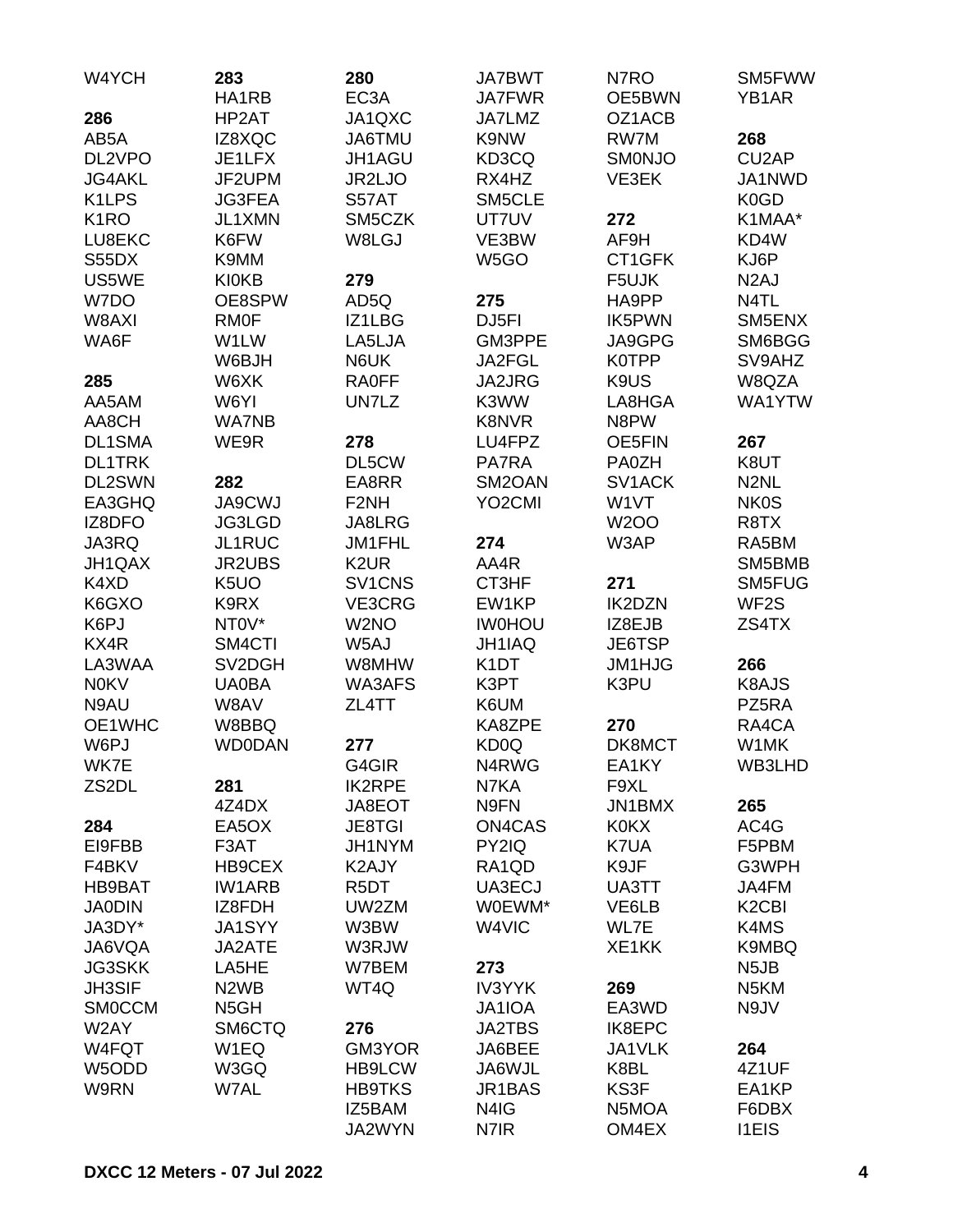| JR4LNG                        | 260                | RU1AB                         | KE <sub>1</sub> F | SM4OLL                         | <b>JH7RXU</b>                 |
|-------------------------------|--------------------|-------------------------------|-------------------|--------------------------------|-------------------------------|
| <b>JR6LLN</b>                 | <b>E72A</b>        | W9AJ                          | N4UOZ             | UN3GX                          | K <sub>1</sub> YR             |
| KB8VAO                        | EA9IE              | ZL2IFB                        | W <sub>1</sub> ZT | W9FR                           | K4JJW                         |
| N <sub>1</sub> GC             | FG5FR              |                               | W6RS              | W9RC                           | K6EID                         |
| <b>PA7TWO</b>                 | HL2IFR             | 256                           | <b>YB0COU</b>     | XE <sub>2</sub> D              | N <sub>2</sub> JJ             |
| SP9JZU                        | JA1JAT             | 9A4T                          |                   |                                | N6HC                          |
|                               |                    |                               |                   |                                |                               |
| W4HG                          | JA2FBC             | EC <sub>1</sub> A             | 252               | 248                            | W4REX                         |
| W8RLS                         | JA2VQF             | <b>IK4HPU</b>                 | <b>DL7UPN</b>     | AA8R                           | W5PJR                         |
| XE2CQ                         | K8YSE              | <b>JA9IFF</b>                 | G3KWK             | HB9DOT                         | W8MJ                          |
|                               | LY1G               | JM2RUV                        | G3NKC             | <b>IK4AUY</b>                  | WA3F                          |
| 263                           | N6MZ               | JR1DUP                        | JA1BNW            | JA3EOP                         | <b>WB0TEV</b>                 |
| AA4FL                         | SK7AX              | <b>MOTTB</b>                  | JF3PNQ            | <b>JJ1SKG</b>                  |                               |
| DK4TP                         | TG9NX              | SV1CQN                        | JH4CBM            | K1ESE                          | 243                           |
| <b>HA7UW</b>                  | <b>W0GG</b>        | W8TN                          | JL1BYZ            | N4XP                           | AF4HX                         |
| <b>I4KDJ</b>                  | W9MJ               |                               | K <sub>5</sub> XI | NX0I                           | CT3MD                         |
| <b>JA7XBG</b>                 | WA5LFD             | 255                           | <b>KB1EFS</b>     | PY2DS                          | G4XRV                         |
| K <sub>1</sub> KO             | YB1UUN             | AI6Z                          | N4QQ              | W7ZJ                           | JA2EPW                        |
| K5DHY                         |                    | DL6JZ                         | W7CA              |                                | JA7BEW                        |
| KN6KI                         | 259                | <b>IV3TMM</b>                 | ZS <sub>1</sub> A | 247                            | K <sub>1</sub> EFI            |
| NW7E                          | DJ8NT              | JA1KPH                        |                   | JH3FUK                         | K8ME                          |
| PY2KP                         | EW1BA              | JA1OVF                        | 251               | JO4CFV                         | <b>MM0EAX</b>                 |
| W3ACO                         | <b>I5OYY</b>       | JH1RGG                        | 9A4W              | <b>K0BBC</b>                   | OZ1LCG                        |
| WA4LOX                        | JA8BNP             | JK1OPL                        | AJ6T              | K <sub>1</sub> SM              | RD3AW                         |
| <b>WB2GAI</b>                 | JF2XGF             | <b>JR7WFC</b>                 | EA1AF             | NK4L                           | <b>WOFLS</b>                  |
|                               |                    |                               |                   |                                |                               |
|                               | K2UFM              | KR4F                          | HK1MW             | W5PF                           | W <sub>1</sub> BR             |
| 262                           | K4WNW              | LB2TB                         | <b>IW1QN</b>      |                                |                               |
| CU3EJ                         | N8TR               | LZ2JE                         | JA5BGA            | 246                            | 242                           |
| <b>I5REA</b>                  | NI3P               | N <sub>1</sub> RK             | K8CW              | <b>IV3KFB</b>                  | CT1FUH                        |
| JA8BAR                        | SM4AZQ             | N <sub>5</sub> L <sub>Z</sub> | N4SC              | IZ3ENH                         | JA4ZA                         |
| K0BJ                          | UR5WA              | VE1JBC                        | N <sub>5</sub> UL | K9YC                           | JH1WJR                        |
| K <sub>5</sub> P <sub>S</sub> | W <sub>2</sub> FV  | W1KSZ                         | N7BT              | LA5YJ                          | JR1MLU                        |
| K7EG                          | W <sub>2</sub> OIB | W5VY                          | W <sub>2ZI</sub>  | W1YRC                          | <b>K0KG</b>                   |
| K8AV                          |                    | W8MET                         | W4SK              | W <sub>5</sub> ZO              | K4PB                          |
| LA9FFA                        | 258                | WO7R                          | W5GAI             | W8IQ                           | K7FEL                         |
| OE2GEN                        | DK7YY              |                               |                   | WA3C                           | K9FN                          |
| ON5UE                         | EA8MT              | 254                           | 250               |                                | KF2DT                         |
| W7LGG                         | <b>I1FQH</b>       | <b>BA7IO</b>                  | 4F2KWT            | 245                            | KM <sub>1</sub> D             |
| W9PZT                         | IV3GOW             | CT1BWW                        | CT1DOF            | BA4RF                          | N <sub>1</sub> SV             |
| WA3GFM                        | <b>IWOHQE</b>      | <b>DL1HRN</b>                 | G3UAS             | JA1VSL                         | N <sub>2</sub> N <sub>S</sub> |
| ZS6NJ                         | K6ND               | <b>E72U</b>                   | <b>HA7TM</b>      | <b>JA7LGE</b>                  | N4JQQ                         |
|                               | K9MK               | HB9IQB                        | JL1MWI            | K <sub>1</sub> GG              | N6HY                          |
| 261                           | KH <sub>2</sub> L  | JH1BAM                        | JP1NWZ            | N0AH                           | SV <sub>1</sub> IW            |
| <b>JA0PE</b>                  | OE3SGU             | K3SEW                         | <b>JR0EQQ</b>     | NZ3O                           | VR2XMT                        |
|                               |                    | N6TA                          | K <sub>2</sub> KA |                                |                               |
| K <sub>2</sub> FW             | <b>SA0AQT</b>      |                               |                   | S55ZZ                          |                               |
| K3UL                          | W4LSC*             | NQ1K                          | KQ3F              | <b>YBONFL</b>                  | 241                           |
| K7LJ                          |                    |                               | <b>PA0JSE</b>     |                                | AB <sub>5</sub> C             |
| NA5DX                         | 257                | 253                           | PY2FN             | 244                            | JA1RTX                        |
| SM7CQY                        | <b>DJ0UT</b>       | EA7SG                         | W2JLK             | 9K2OD                          | <b>JI3CJP</b>                 |
| W <sub>4</sub> OX             | EB3CW              | <b>IK0HFO</b>                 |                   | CU <sub>2</sub> D <sub>X</sub> | K5VWW                         |
| W7QDM                         | <b>IK2PZC</b>      | JA6IVR                        | 249               | EI8IU                          | KI1U                          |
| ZS6WB                         | JJ1DWT             | JH3GCN                        | IZ8GGF            | G0OIL                          | KV1E                          |
|                               | LB8DC              | K5VIP                         | JA3VPA            | JA1CZI                         | W2GW                          |
|                               | N8LJ               | K8FH                          | KA1ERL            | JE2RDO                         | W5QM                          |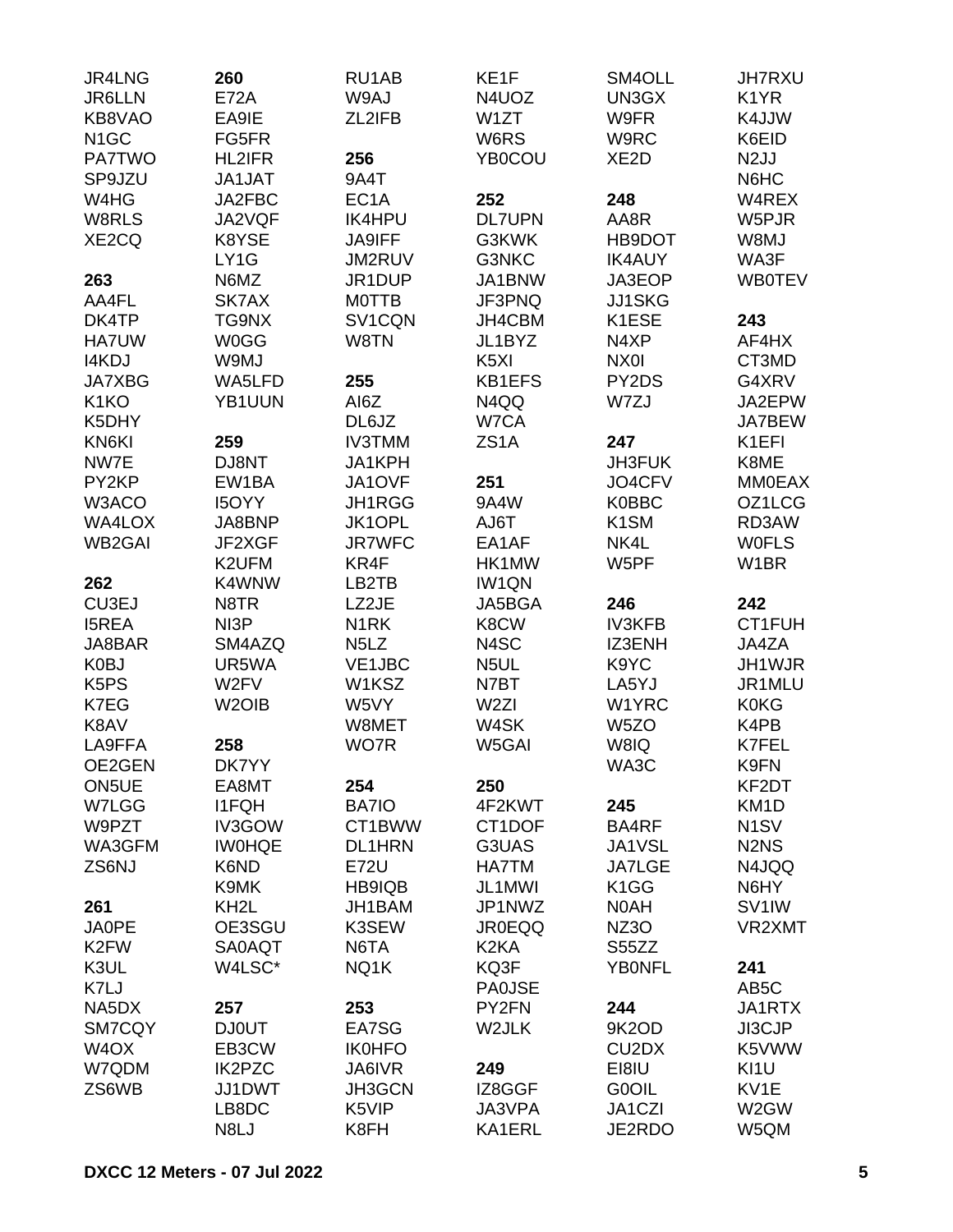| 240                           | <b>WA0ROI</b>      | 233               | 229                           | N <sub>5</sub> ET | 222               |
|-------------------------------|--------------------|-------------------|-------------------------------|-------------------|-------------------|
| 7K1PTT                        | WB8B               | AA9GR             | AK5X                          | N6BM              | DJ9SO             |
| HA5VZ                         | WB8ZRL             | <b>DL2RTL</b>     | <b>DS5ACV</b>                 | N6KZ              | <b>E77S</b>       |
| IZ8VYU                        |                    | JG8FWH            | K4CMS                         |                   | JM1VRW            |
| JA1DM                         | 236                | JK1EXO            | K8ROX                         | 225               | K <sub>2</sub> AT |
| JA1SVP                        | CT1BOY             | K4VIG             | KD1F                          | EU1M              | K8DV              |
| JA2FSM                        | HB9DHG             | K8BN              | KM6HB                         | JA5XAE            | N3VA              |
| JA3WLN                        | HB9ZS              | KE8UM             | N4NW                          | <b>JG0CQK</b>     | N <sub>4</sub> OA |
| JA8ZO                         | JA1HOM             | N <sub>1</sub> EN | NA4EA                         | JH4GJR            | RA4P              |
| JH1HHC                        | JA1JYE             | N4HID             | PY5CC                         | K1JIU             | W9HBH             |
| JN1RQV                        | JA2VMU             | <b>SMOXBI</b>     | W1KDA                         | K5YU              |                   |
| <b>KF0LA</b>                  | <b>JA3KNN</b>      | W2NRA             | W1WC                          | KK4OK             | 221               |
| UX5UO                         | K <sub>1</sub> ACL | W6YOO             | W4MAY                         | <b>MU0FAL</b>     | EA2AAZ            |
| VE3YV                         | KM3J               | <b>WB2KSK</b>     | W8KEN                         | N9SF              | HB9JOE            |
| W7MEM                         | OE2BZL             | WD8PKF            |                               | W4UDH             | JA1VRU            |
| WA1S                          | <b>PA0TCA</b>      |                   | 228                           | W5GZ              | JA3QOS            |
|                               | <b>WOHBH</b>       | 232               | <b>AE0P</b>                   | W5JAY             | <b>JR7FRW</b>     |
| 239                           | W4GIW              | EA1RT             | AF5CC                         | W5TFW             | K4JC              |
| DJ9RR                         | W5DNT              | HL4CJG            | F5LIW                         |                   | K <sub>5</sub> DV |
| <b>JA9AGN</b>                 | WY6N               | JA1DDZ            | <b>JA0DET</b>                 | 224               | KU4XO             |
| K <sub>2</sub> XF             |                    | JA5NPV            | <b>JA1FQI</b>                 | AA6AA             | N <sub>1</sub> NU |
| N8SHZ                         | 235                | <b>JK1GOK</b>     | <b>JA3ENN</b>                 | DK6OR             | <b>RU0SN</b>      |
| W7YAQ                         | EU1U               | K4QE              | JA6CBG                        | IZ4DPV            | <b>UA0FO</b>      |
| W8JRK                         | <b>GOVXE</b>       | K6IPM             | <b>JA8CJY</b>                 | IZ8FWN            | W8OP              |
| WB7B                          | <b>ISOAFM</b>      | N3KN              | K6MKF                         | JA8NFV            |                   |
|                               | <b>JA0LXP</b>      | N4QWZ             | NT <sub>5</sub> V             | K1CBK             | 220               |
| 238                           | JE1IBI             | OZ1IKY            | RA3QUA                        | K7KB              | AA6RR             |
| CT1EAV                        | K <sub>1</sub> PL  | RK4FD             |                               |                   |                   |
|                               |                    |                   | SV2AEL                        | KB1DMX            | AB4SF             |
| F <sub>1</sub> ICS            | K3VAT              | RQ3A              | VE6AX                         | KX2A              | K0OK              |
| <b>HB9MFM</b>                 | K5CWR              | W2YR              |                               | <b>LA0FA</b>      | K1USA             |
| JA1WSK                        | K8ZM               | W3FI              | 227                           | N7WO              | K4EU              |
| <b>JF0JYR</b>                 | K <sub>9</sub> OR  | W6CYX             | DL2RUM                        | ND4V              | K4MIJ             |
| JP1IOF                        | N <sub>2</sub> FF  |                   | <b>IK2GAJ</b>                 | OZ5NJ             | K5MT              |
| <b>MOCSD</b>                  | N8SNM              | 231               | <b>JA0DWY</b>                 | RW4CY             | <b>K7AWB</b>      |
| N <sub>4</sub> PJ             | NW4M               | AA9A              | JA8DNV                        | SM7BHH            | N3RC              |
| <b>US0YA</b>                  | SV <sub>1VS</sub>  | G3KMQ             | K <sub>1</sub> GE             | VK3HJ             | ON4ATW            |
| W4KA                          | UA3O               | <b>JK1BSM</b>     | K5GH                          | WA1PMA            | PA3BWD            |
| W6NWS                         | W7YW               | K1FEV             | N6OJ                          | WN6K              | <b>SMOMPV</b>     |
| W7IU                          | WF4U               | KD6UO             | NU <sub>1</sub> B             |                   | SM3LGO            |
| WA4QMQ                        | WS9V               | SM7NDX            | S51NM                         | 223               | SP2BMX            |
| <b>WB0TVY</b>                 |                    | VU2PTT            | W5SL                          | AF <sub>2</sub> C | UR4IOR            |
|                               | 234                |                   | W8HC                          | EA7DUD            | VE3YF             |
| 237                           | HB9BYQ             | 230               | WA6JA                         | <b>I8MTQ</b>      | <b>VE7TK</b>      |
| EA4DL                         | HS1NGR             | G3LUW             |                               | <b>IK2RZP</b>     |                   |
| <b>IK0XBX</b>                 | <b>IKOLNN</b>      | HL2KV             | 226                           | KI6CG             | 219               |
| JA5BEN                        | <b>JA9FAI</b>      | <b>IV3VBM</b>     | 4X1RU                         | KW4V              | F5JSD             |
| JE2EHP                        | JN1NOP             | JF2WGN            | <b>IOMWI</b>                  | N4ENE             | JH1APK            |
| JH1DGQ                        | K4MF               | JI1VVB            | <b>IT9CVO</b>                 | N <sub>4</sub> GN | <b>JK1TCV</b>     |
| K <sub>1</sub> RV             | KE5FXE             | <b>NIOC</b>       | IZ8IEV                        | PY5IP             | K5JZ              |
| K <sub>2</sub> N <sub>V</sub> | W3WST              | UR5EDX            | K <sub>2</sub> BA             | SP6JIU            | KG6I              |
| K <sub>5</sub> RT             | W7HPW              | W8WVM             | <b>KD0PO</b>                  | W1KMA             | KI7AO             |
| <b>KA4RRU</b>                 | WA5UA              | WB2NPY            | N <sub>2</sub> K <sub>X</sub> | XE1RBV            | N <sub>1</sub> KC |
| W8UN                          | YO3JF              |                   | N4LR                          |                   | N4HB              |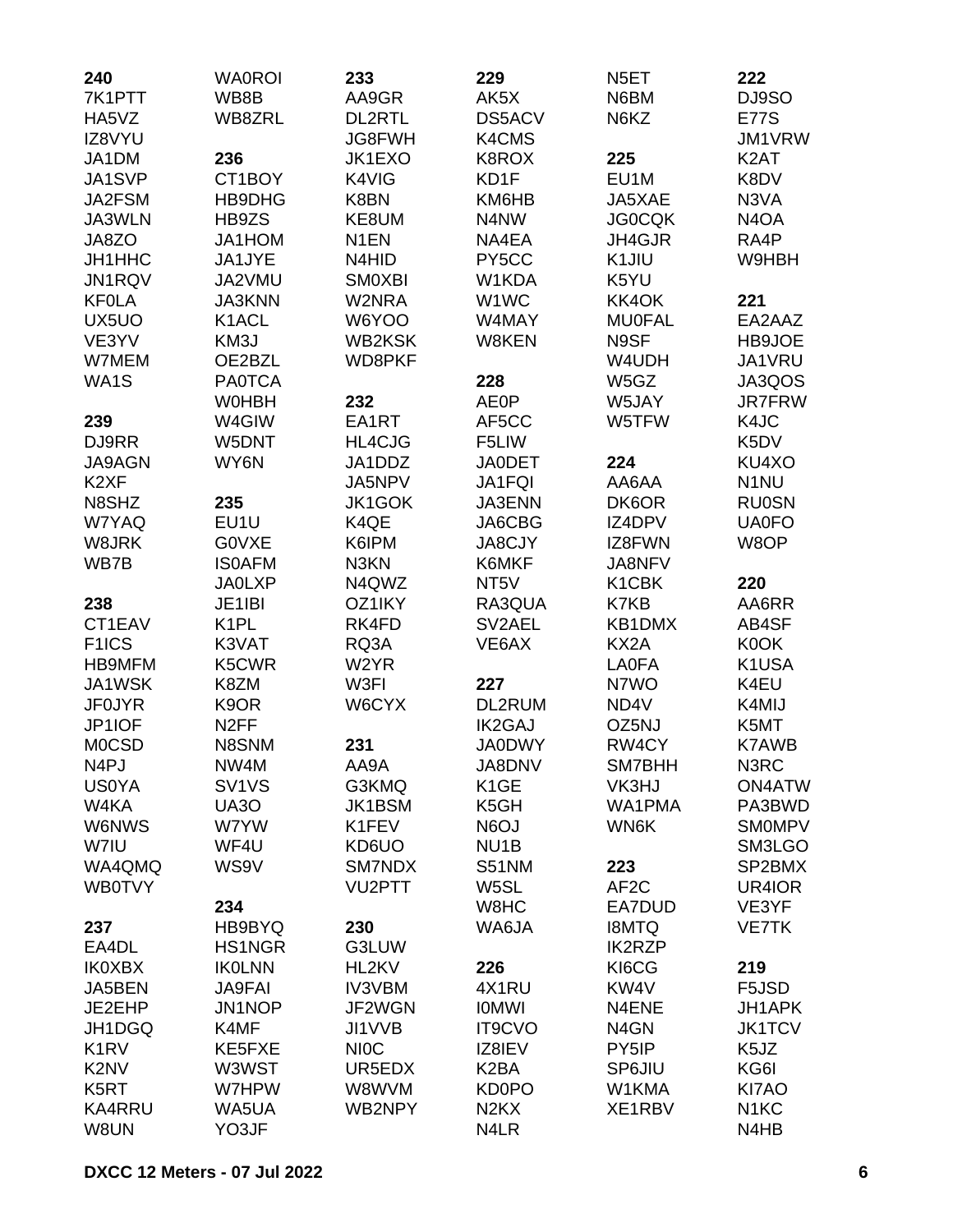| N6DX                          | HL3GOB                        | SP5LKJ            | K <sub>5</sub> RJ  | <b>WA9PIE</b>     | 201                           |
|-------------------------------|-------------------------------|-------------------|--------------------|-------------------|-------------------------------|
| W6GRV                         | K <sub>1</sub> XV             | SP <sub>6</sub> A | KR <sub>6</sub> C  |                   | <b>CU3AN</b>                  |
| W7AH                          | K2XB*                         | WK4Y*             | N9BX               | 204               | GI4OWA                        |
| <b>WAOMHJ</b>                 | K4ST                          | WS5W              | NW6S               | EI2GLB            | <b>IV3FFI</b>                 |
| YO9FNP                        | KF4NEF                        |                   | VE3DZ              | EI9JF             | JF1MTV                        |
|                               | RN9N                          | 211               |                    | IZ1JLG            | <b>KOMFI</b>                  |
| 218                           | V51B                          | JA3LDH            | 207                | JE1HRC            | K <sub>5</sub> F <sub>Z</sub> |
| AJ9C                          | W1JGS                         | JJ1KZZ            | G3VPW              | JH1OBS            | KQ4AV                         |
| DL2NOM                        | W <sub>4</sub> IS             | KT <sub>2</sub> C | <b>HB9CQK</b>      | JJ6DGP            | <b>ON4ANN</b>                 |
| DL4NBE                        | W6SL                          | LA6UL             | <b>IOJBL</b>       | K9NR              | RT <sub>5</sub> A             |
| IZ1JMN                        | XE1MEX                        | N <sub>1</sub> BY | JA1EMQ             | KB5HC             | W3BJ                          |
| <b>JA0KJE</b>                 | ZL <sub>2</sub> AL            | <b>VR2XLN</b>     | JA8FFM             | KI4DLS            | W9IL                          |
| JE2VLG                        |                               | W2DXE             | JF2OZH             | SV8DOU            | ZS <sub>1</sub> J             |
| KE3D                          | 214                           | W8IW              | JH8NQV             | W4GP              |                               |
| N3RW                          | <b>AA0MZ</b>                  | WB2BIN            | K9FZ*              | W7IV              | 200                           |
| N4JT                          | AJ8MH                         | WV6E              | <b>MOIKW</b>       |                   | 4X6ZK                         |
| NV9L                          | DF <sub>2GH</sub>             |                   | N <sub>2</sub> DPF | 203               | HB9AGO                        |
| WA2NPD                        | DJ3XG                         | 210               | N9AKR              | F6ECI             | <b>IKOUTM</b>                 |
| WA4JQS                        | EA5AR                         | CU3EQ             | N9AOL              | JA1FVS            | IZ8EKL                        |
| WC4H                          | JA2OLJ                        | DS4AOW            | N9UA               | <b>JH8NBJ</b>     | JA3EY                         |
|                               | <b>JA7KE</b>                  | KD8RQE            | OE1JIS             | <b>JI1NJC</b>     | K <sub>1</sub> UU             |
| 217                           | K0QQ                          | NA5Q              | PY2RO              | <b>KOCS</b>       | K8EAB                         |
| EI6FR                         | K <sub>2</sub> A <sub>Z</sub> | PY2WC             | RD9M               | K4JKB             | KF7F                          |
| IZ5YHD                        | KK4OW                         | <b>S54A</b>       | TF3DC              | K9OW              | N <sub>1</sub> IA             |
| JA2NNF                        | LA9VFA                        | W5WP              | VK <sub>2</sub> CA | <b>KM7R</b>       | N7ELL                         |
| JA7ZP                         | N <sub>2</sub> N <sub>W</sub> | W7FP              | <b>WOTT</b>        | N8OC              | PY3VB                         |
| K1NTR                         | <b>WOKCJ</b>                  | WB8K              | W9QO               | NY2NY             | <b>SM7IUN</b>                 |
| N6QI                          | W7JY                          |                   | <b>YB0MWM</b>      | W3ABT             | VK6LC                         |
| OZ0J                          | WB6BFG                        | 209               |                    | WA3FRP            | W <sub>2XI</sub>              |
| <b>WOTM</b>                   | WN6W                          | CT3KN             | 206                | <b>WBOULX</b>     |                               |
| <b>W9OO</b>                   |                               | EA3CJ             | HL2WA              | WS1L              | 199                           |
|                               | 213                           | JE2LPC            | IZ4DIW             |                   | AA3TH                         |
| 216                           | 9A1AD                         | <b>JR3UIC</b>     | JF1IRW             | 202               | <b>AC0X</b>                   |
| G4VMX                         | AG3V                          | KS4S              | <b>JH0BQX</b>      | DL5XL             | DF7EE                         |
|                               |                               | PU1KGG            |                    |                   |                               |
| JA1XPQ                        | CT1FCX                        |                   | JH4ALY             | <b>DS3HWS</b>     | <b>IK1IYU</b>                 |
| JA2VHO                        | JR1EFG                        | SM5BNK            | JT1BV<br>K0MN*     | JA1MZL            | JR8AMF                        |
| JF1NZW                        | <b>K0KT</b>                   | <b>VU2CDP</b>     |                    | K5FNQ             | K4SX                          |
| K <sub>1</sub> D <sub>G</sub> | K8YYY                         | W5DAW             | K8NK               | K9TF              | K4VNY                         |
| K6IPV                         | LA3MHA                        | W6DCK             | KK5OQ              | KA1DJ             | K6ZZ                          |
| K7LV                          | N8GP                          | W8HMK             | KK9T               | <b>KB5UNX</b>     | <b>MU0GSY</b>                 |
| KR4W                          | NA2M                          |                   | N7TY               | KU4BP             | N <sub>2</sub> RR             |
| NC4RB                         | VK3FM                         | 208               | N8BJQ              | LB6KC             | PB9FN                         |
| PS8ACL                        | ZL4AS                         | EA <sub>5</sub> B | <b>SMODSF</b>      | N8WD              | V51YJ                         |
| PY2MC                         |                               | EA6ET             |                    | <b>NU10</b>       | W9RXJ                         |
| <b>WOLS</b>                   | 212                           | FG4NO             | 205                | W3NS              |                               |
| <b>WOSR</b>                   | DJ3AS                         | <b>I5XFD</b>      | <b>DL6UNF</b>      | W4RDX             | 198                           |
| W5ZG                          | EA7QW                         | IZ8MBW            | EA5DFV             | W5FPT             | <b>DJ0MCH</b>                 |
| W9YE                          | EC1AIJ                        | JE1PNX            | HL3DE              | W6DE              | F5NBX                         |
|                               | JA1BWA                        | <b>JH0NOS</b>     | <b>JA4DHN</b>      | W7TUS             | <b>IV3BSF</b>                 |
| 215                           | <b>JH3KAI</b>                 | <b>K0THN</b>      | JO1LVZ             | WE <sub>1</sub> P | KA1J                          |
| 9H1EJ                         | N <sub>1</sub> RR             | K2PF*             | K4YYL              | WE2N              | <b>KF7PG</b>                  |
| AA7XT                         | OM8FR                         | K4CGY             | W8UV               |                   | N <sub>5</sub> BO             |
| EI9FVB                        | SM5AOG                        | K4WES             | WA4MME             |                   | RA3BL                         |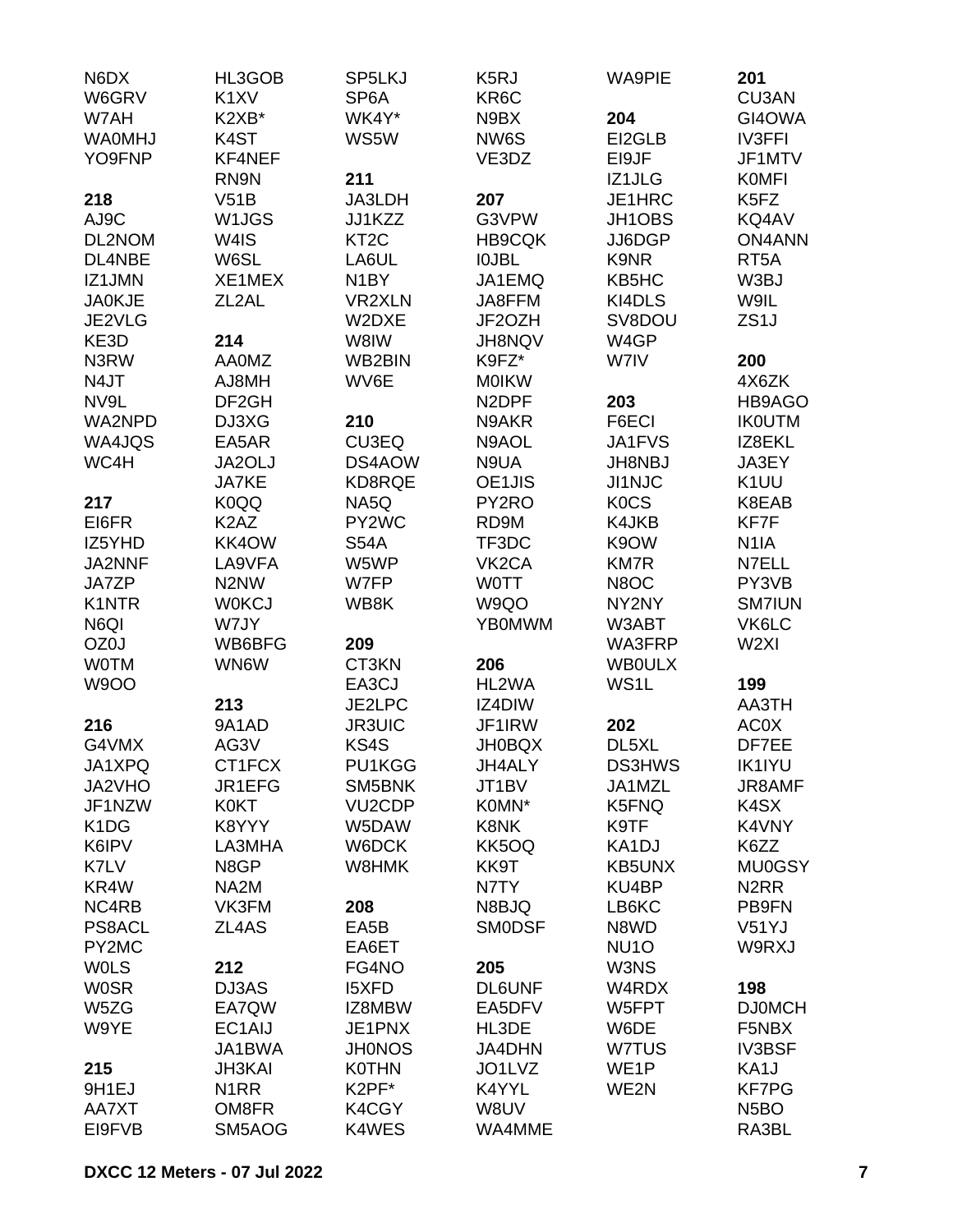| W4DEE                         | K <sub>1</sub> LT  | W6HYI                         | N4IQ                          | JH2PWY            | K4WZ              |
|-------------------------------|--------------------|-------------------------------|-------------------------------|-------------------|-------------------|
| W6SHY                         | K2HAT              | W8NN                          | W5ZE                          | K3PP              | KE5TD             |
| W7NN                          | K4KAY              | WA3I                          |                               | K6LRN             | KZ2R              |
| W7VY                          | K4ZO               | WI8R                          | 186                           | KC6JAM            | N3KV              |
| W9ZCL                         | K5ALQ              |                               | AA3LX                         | KD4SN             | N3ME*             |
| YV <sub>5LI</sub>             | KP3AH              | 190                           | AJ4A                          | OE3KLU            | N3XM              |
|                               | NJ3K               | 7M4AOE                        | HL3AMO                        |                   | N9KW              |
| 197                           | SP6EIY             | BV1EK                         | K <sub>1</sub> NJ             | 182               | SP5ELW            |
| AD4AA                         | SP7ICE             | DJ9KV                         | K <sub>5</sub> Q <sub>X</sub> | G4XEE             | W1SSN             |
| <b>IZ7AUH</b>                 | W2TB               | GW4TSG                        | K8RRT                         | <b>I5FLN</b>      | W4CCS             |
| K8SIA                         | W <sub>4</sub> DC  | IZ0GYP                        | K9SM                          | IW3GJF            | W4TUN             |
| KK2M                          | W5GA               | <b>JA2ITK</b>                 | KC6X                          | <b>JH7NTW</b>     | WB4DNL            |
| KZ9DX                         | W5UHQ              | JA6AVT                        | KY <sub>5</sub> I             | JI1CQA            |                   |
| N6PEQ                         | WA1NXC             | <b>JA9FPI</b>                 | N6VNI                         | K3SF              | 178               |
| NA <sub>5</sub> C             |                    | JH8KFE                        | ND4X                          | K7LAZ             | EA2AFV            |
| NF <sub>1</sub> G             | 193                | <b>KD0AA</b>                  | NU <sub>4</sub> B             | KG4JSZ            | EA8AXT            |
| W1FA                          | 7L4VYK             | N3AIU                         | OZ4VW                         | LA5LT             | JH1VUO            |
| W4HZ                          | AE4CW              | N8NN                          | TA1CM                         | N4TOL             | JH5HDA            |
| WA2VQV                        | HA5PT              | W1AW                          | UR5FEO                        | N8NA              | KU1T              |
| XE <sub>1</sub> H             | <b>JA0AXV</b>      | W5THT                         | W8RV                          | VK4CAG            | <b>OH6NIO</b>     |
| XE <sub>1</sub> J             | JA1QIW             |                               | WA5IPS                        | W6SFK             | W3JX              |
|                               | JH1ACA             | 189                           | WZ4RC                         | W6WF              | W7HUY             |
| 196                           | JR1WCT             | <b>IK2RGT</b>                 |                               | W8WEJ             | WB6AXD            |
| AD8P*                         | KE4UW              | JA1SGU                        | 185                           |                   |                   |
| DS5DNO                        | KG9Z               | K6JAT*                        | <b>K0KP</b>                   | 181               | 177               |
| I7LGM                         | KM <sub>1</sub> C  | K6UXO                         | KI5BLU                        | EA1JO             | 4X6UU             |
| <b>I8YAV</b>                  | KW4CQ              | N7XR                          | UN7BK                         | IZ4AIB            | JA3EEM            |
| K7XB                          | W3SB               | NA5Z                          | VA7ZT                         | KY6R              | <b>JA3UNA</b>     |
| N <sub>2</sub> G <sub>Z</sub> |                    | OH <sub>4UI</sub>             | W2WG                          | N6VS              | JA9NLE            |
| N2SQW                         | 192                | RM3DA                         | W5VQ                          | UA9AEU            | JE3ENP            |
| N3QE                          | 7K1CPT             | RN3CT                         | W6RKC                         | W6TK              | K1KA              |
| SP3F                          | F6FYD              | SM4BZH                        |                               | W8UQ              | <b>KE0A</b>       |
| W1MJB                         | IZ7GIT             | W6DPD                         | 184                           |                   | KF4VTT            |
|                               | <b>JA2XCR</b>      | W7PAQ                         | AD6ZJ                         | 180               | KP3V*             |
| 195                           | K6XN               |                               | EA5RU                         | A61BK             | N6NU              |
| CT1ELF                        | KE6V               | 188                           | <b>IK0HBN</b>                 | AA4AK             | NA6MG             |
| DF3EC                         | KJ4UZU             | EA7AN                         | JE2DZC                        | AH <sub>0</sub> U | OH <sub>1JP</sub> |
| EU1KY                         | KX4TT              | G4ZOY                         | <b>JK1AJX</b>                 | G7SSE             | ON6AA             |
| <b>IK0AGU</b>                 | N4XYZ              | <b>HB9IIO</b>                 | <b>NORN</b>                   | HB9CRV            | <b>WOIKD</b>      |
| JH1UBK                        | NA9A               | K <sub>2</sub> D <sub>C</sub> | SM2EJE                        | HL5BMX            | W <sub>1</sub> AO |
| K3FRK                         | UR3EO              | K8ZT                          |                               | JH1IZR            | WA3WZR            |
| K4JWA                         | VA2IG              | KA8SYV                        | <b>WOFG</b><br>W6BK           | NA5S              |                   |
| KE4S                          |                    | KK1W                          | W7IUO                         | PE <sub>1</sub> L | 176               |
| <b>SQ7FPH</b>                 |                    | N4DWK                         |                               | PY2RN             |                   |
|                               | 191<br>AA4NC       |                               | WB2HJV                        |                   | <b>DL6NW</b>      |
| W3MR                          |                    | UA6AUA                        | WB3BFC                        | UT7KF             | <b>IK0CHU</b>     |
| XE <sub>2</sub> X             | HA5CW              | <b>WA0WWW</b>                 | WB5STU                        | W4DSM             | JA1FJJ            |
|                               | <b>HB9ESS</b>      | WA6G                          |                               |                   | <b>JJ1TKN</b>     |
| 194                           | KI4WCQ             |                               | 183                           | 179               | JR1FHP            |
| A65BD                         | N <sub>1</sub> API | 187                           | BA4TB                         | DL5MHQ            | K5DCW             |
| EA4DEI                        | N7MQ               | EA3EQT                        | JA2KSP                        | <b>DS1JFY</b>     | <b>KK7YC</b>      |
| <b>GU0SUP</b>                 | N9ISN              | HL2CFY                        | JA2NDQ                        | EA5RD             | N <sub>4</sub> TV |
| JA6GPR                        | OZ7DN              | JA1IAZ                        | JE4CIL                        | <b>JN7DOS</b>     | WA3GNW            |
| JR1IZM                        | W4DAO              | JA8XQI                        | JH1OGT                        | K <sub>1</sub> RI | XE1HG             |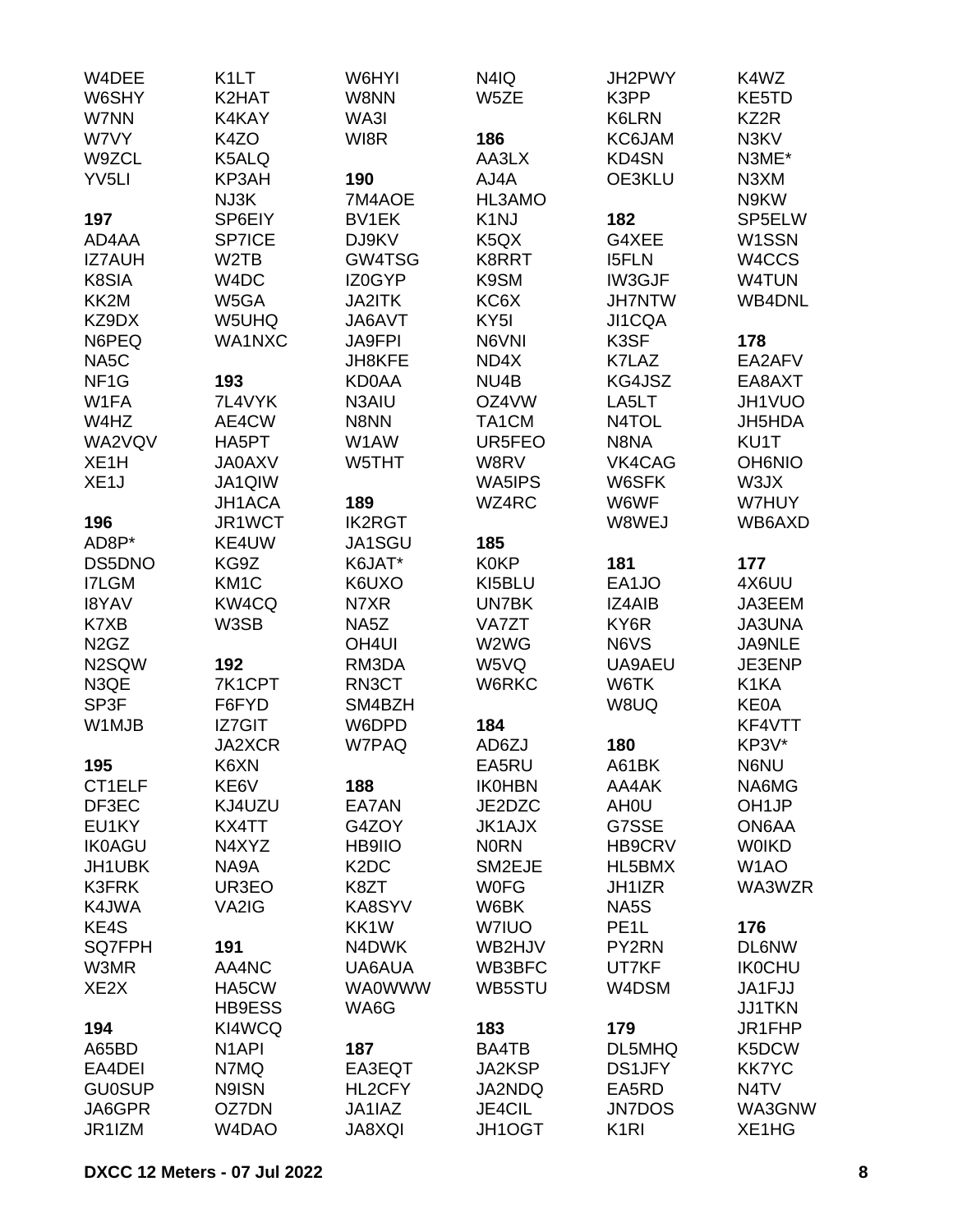| 175                           | LZ1XL              | W0AIH*              | W8SAX             | <b>I1YDT</b>      | W9GG                          |
|-------------------------------|--------------------|---------------------|-------------------|-------------------|-------------------------------|
| DL8SDC                        | N <sub>3</sub> AO  | W7IAN*              | <b>WA1ZIC</b>     | JR6LDE            |                               |
| F6HLC                         | OE3HWC             | W8FIB               | WB8CQV            | <b>K0ABC</b>      | 160                           |
| JF1LZQ                        | SP <sub>5ES</sub>  | <b>WA0RVK</b>       | WW8W              | <b>K0CF</b>       | EA1WH                         |
| JH6RTO                        | <b>W0ZS</b>        | <b>WA4NUF</b>       | YO3AIS            | K4GN              | <b>IOLYO</b>                  |
| K <sub>1</sub> J <sub>D</sub> | YB4IR              | WV4V                | ZS6IR             | KE <sub>1</sub> B | JA1ITJ                        |
| K7UT                          |                    | <b>XE1FAS</b>       |                   | KW4MM             | JA1UOA                        |
| KD4POJ                        | 171                |                     | 165               | LA1CO             | K <sub>1</sub> ZE             |
| KF6HI                         | CT2GZE             | 168                 | DL4FAP            | <b>NOAMI</b>      | K7LY                          |
| KJ6NZ                         | DL5MM              | 4X6KJ               | <b>DS5TOS</b>     | N <sub>4FN</sub>  | KW9U                          |
| N7NG                          | F <sub>9</sub> Cl  | A92IO               | <b>IK0XIH</b>     | NX4TT             | <b>NOIW</b>                   |
| NA9RB                         | G3SBP              | EW1P                | IZ5MOQ            | R3IS              | N8IL                          |
| UA1OM                         | <b>JA3NHL</b>      | JF2VAX              | JE4WOK            | SM7CZL            | NE3F                          |
| UA9AGX                        | K <sub>1</sub> CA  | K <sub>1VI</sub>    | <b>JH4ADK</b>     | UN3G              | NI <sub>5</sub> F             |
| W2/CT1GIF                     | K2RU               | K4RG                | <b>JI6IHG</b>     | VA2LC             | OZ3SM                         |
| W9FI                          | K <sub>2</sub> TV  | <b>KF0RQ</b>        | K <sub>2</sub> AX | W <sub>1</sub> OK | W9NIO*                        |
| XE <sub>1</sub> R             | K5ZQ               | LU8ADX              | K3VPZ             | W1XV              | YB2DX                         |
| YL2TW                         | KP4DKE             | LX1CW               | KG4CUY            | W8MIL             | ZS6RJ                         |
|                               | N6ZN               | ON6KE               | KH6XT             | YO3DDZ            |                               |
|                               | N8WRL              |                     |                   | YO4AUL            |                               |
| 174                           |                    | R4FAN               | LA2XPA            |                   | 159                           |
| AA7G                          | <b>WOMU</b>        | SM5CBM              | N3KS              |                   | DH <sub>2</sub> PC            |
| AB4UF                         | WA4DOU             | W6KK                | RA0BA             | 162               | <b>DL7JRD</b>                 |
| JA1ERB                        | WA5KBH             |                     | SV1FKZ            | AA5N              | EA1P                          |
| <b>JA8UIV</b>                 | WA8MCD             | 167                 | VE7BV             | BH4IGO            | HB9CXZ                        |
| K <sub>5</sub> C <sub>R</sub> |                    | DL4DW               | VK3TC             | DJ7JC             | <b>JH0OXS</b>                 |
| K6MM                          | 170                | JA4CZM              | VR2XYL            | E21EIC            | <b>K0IO</b>                   |
| K9HQM                         | DL2JIM             | JA8BOV              |                   | FG8OJ             | K6EME                         |
| K9UQN                         | EI6AL              | K <sub>2</sub> SN   | 164               | HL4CCM            | LA8ZAA                        |
| KT8D                          | HB9RYZ             | K3SX                | AC4BT             | <b>JR6GHN</b>     | N <sub>1</sub> M <sub>D</sub> |
| N0ODK                         | <b>IV3AVQ</b>      | <b>KB8NTY</b>       | CT3DL             | K4YJ              | NE <sub>5</sub> S             |
| N6RV                          | JA1BON             | KE3X                | EI6IZ             | K6GFJ             | VA3NXM                        |
| W <sub>2</sub> OR             | JG1SWM             | KR8T                | <b>JH1ORA</b>     | N6PAT             | W1EBM                         |
| WA4BIM                        | <b>JQ1YIW</b>      | N <sub>1</sub> JP   | <b>JR3TOE</b>     | NV <sub>4</sub> B | WD5BJT                        |
|                               | K2MK               | N <sub>1</sub> ZJ   | K6CF              | W6AER             | WW2DX                         |
| 173                           | LA2GH              | N2MEE               | KD8MQY            | W7VAS             | ZS6C*                         |
| AB6CF                         | N4VN               | N6PSE               | N2XQM             |                   |                               |
| AI9U                          | N6EM               | OE1ALW              | NA <sub>2</sub> P | 161               | 158                           |
| JA2QXP                        | N8VV               | <b>WA0SXV</b>       | PT7DX             | <b>HL3ERJ</b>     | G1VDP                         |
| K6UNE                         | VE <sub>1</sub> OP | WA4CEM              | <b>S50B</b>       | <b>IW7DVM</b>     | G4SGX                         |
| K8JE                          | VE2YG              | <b>WA5NFC</b>       | SP7QHR            | IZ5FSA            | JA4VLK                        |
| KB9DAK                        | W0OGH              |                     | UN7BY             | <b>JA0EVI</b>     | JJ1KXB                        |
| KK9H                          | W9JJB              | 166                 | W6SIY             | JE2KSM            | K3VAR                         |
| N7HN                          | <b>WA4USA</b>      | 9K2BM               | W7WZ              | K <sub>2</sub> OP | K4HQK                         |
| NF4A                          |                    | AL7R                | WA5CMI*           | K4AR              | K8GWU                         |
| NX <sub>2</sub> X             | 169                | DL1SVA              | WB3JFS            | KM4A              | KB2XJ                         |
| <b>SMOEUI</b>                 | DM3CW              | HL4XM               |                   | N4MIK             | <b>KF7NN</b>                  |
|                               | JA1GVT             | <b>JA0GCI</b>       | 163               | N7QT              | <b>KJ7NO</b>                  |
| 172                           | K6BV               | JH3FHQ              | 3A2MW             | N9LEO             | N4XMX                         |
| G3WW                          | K7CU               | KN4FO               | AA4OC             | OK2ZDL            | NS3L                          |
| <b>IZONRG</b>                 | K9OT               | N8NB                | AI4QQ             | PY2GG             | <b>VU2CPL</b>                 |
| JF2WXS                        | LZ2ZG              | SP3IBS              | EA1AZ             | SM3PHM            | W4WN                          |
| <b>JH0RVY</b>                 | OZ7FOC             | SV <sub>2</sub> CLJ | F4CPF             | W5RDW             | W8LIG                         |
| K8QKY                         | RD3BD              | W4PGC               | HA5BSW            | W6DOE             | WB2RAJ                        |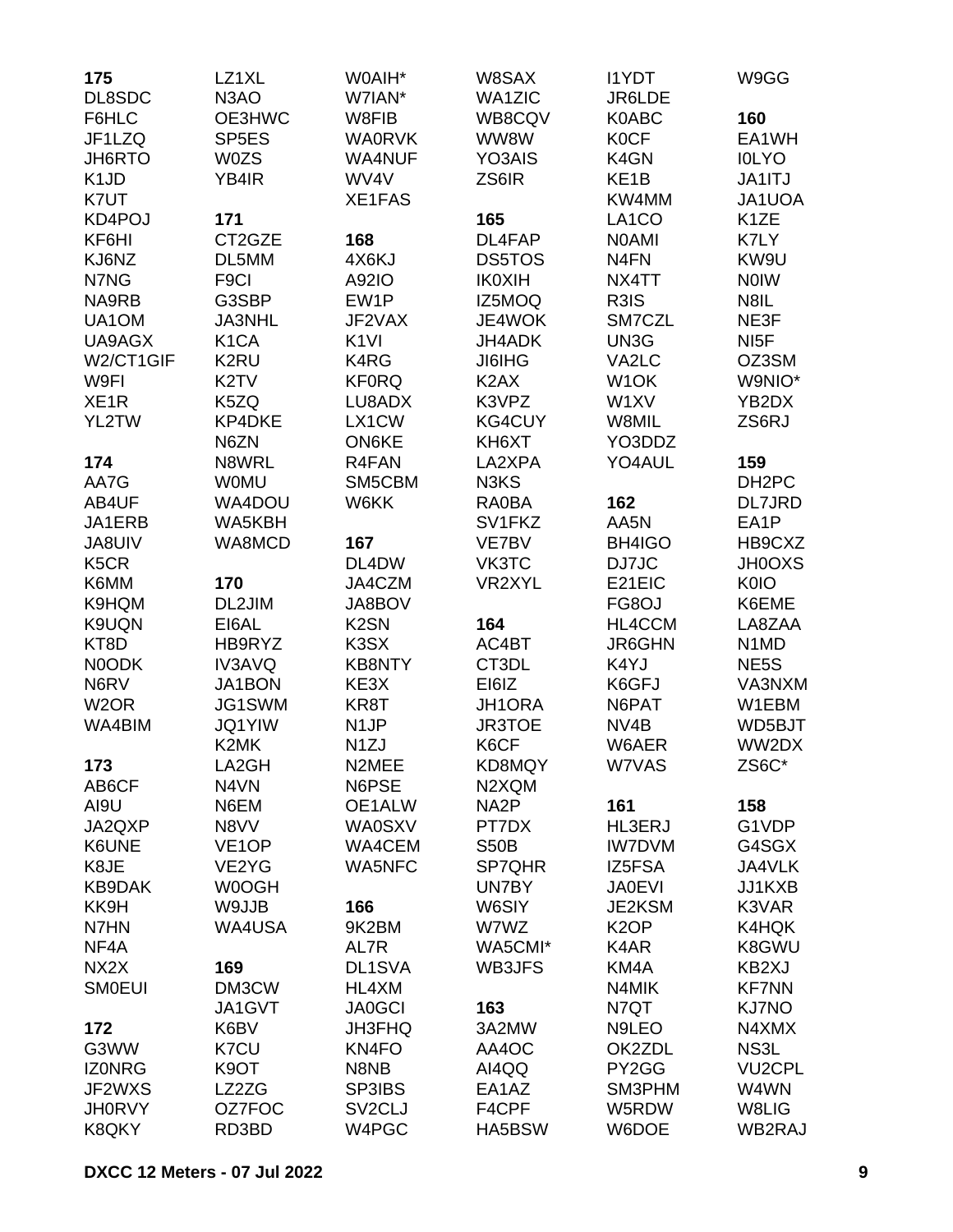| 157                 | EI2JD              | WN7J                          | NOLGU*            | G8AJM              | TF3Y               |
|---------------------|--------------------|-------------------------------|-------------------|--------------------|--------------------|
| E20YLM              | <b>I8LWL</b>       | YV4DYJ                        | <b>NEOU</b>       | HP3TA              |                    |
| HB9DQV              | <b>IW9DNI</b>      |                               | NZ <sub>50</sub>  | JA3FHL             | 143                |
| <b>JA3MHA</b>       | JA0GZZ             | 151                           | <b>RT0F</b>       | JA3KWZ             | AA4MM              |
| JF1LMB              | JH1AQN             | DL4KUG                        | UA9MC             | K5TN               | HB9AAA             |
| K4KEW               | JR3QHQ             | DL4LAM                        | W1ASB             | K8ARY              | JA1MOD             |
| KA1API              | <b>K0TT</b>        | DM2RM                         | W9KVR             | K8POM              | JA3AVO             |
| N <sub>4</sub> HN   | K9SG               | EI1DG                         | <b>WA1EHK</b>     | <b>KB9AIT</b>      | JH1ERJ             |
| PY1NS               | N <sub>5</sub> PA  | HC <sub>1</sub> BI            | WB0O              | SM3DXC             | K9BQL              |
| SV <sub>1</sub> IZY | NE5W               | JA2BUR                        | WQ5R              | <b>WOPE</b>        | KE4FW              |
| W4NBS               | VK2HV              | K4DET                         | XE1MW             | W <sub>2</sub> KA  | KG6D               |
| W6RW                | W4UCK              | <b>K7LAY</b>                  |                   | W8LMG              | KJ4R               |
| WA2USA              | W6AEA              | K9AAA                         | 148               | WA2MUA             | KM <sub>2</sub> E  |
|                     | W8TM               | KE8G                          | 7N2JZT            | YO2DFA             | KN7K               |
| 156                 | WA9MAG             | <b>KK4CLY</b>                 | A71AM             | ZS6UT              | N <sub>2</sub> YBB |
| <b>DH0GSU</b>       |                    | LZ2XF                         | AA3AZ             |                    | N4UP               |
| EA3HPX              | 153                | N4AA*                         | JF2AIJ            | 145                | N6PM               |
| F1RAF               | CX <sub>2</sub> CC | NU <sub>4</sub>               | <b>JI3BFC</b>     | 5T5PA              | N7DED              |
| <b>GM0VRP</b>       | HB9BEM             | SV1FJP                        | K9WX              | 7J1ADJ             | N7ZA               |
| GM3WIL              | HI3T               | VA3EJN                        | KA3GWD            | DK3UA              | W <sub>1</sub> OP  |
| <b>IK8VRH</b>       | <b>JA0CIU</b>      | VA3HP                         | LZ1MDU            | HB9EFK             | W4UFO              |
| JA2ODB              | JA4HAW             | W3HER                         | N3ND              |                    | W7NP               |
|                     |                    |                               |                   | <b>HB9FBG</b>      |                    |
| JA9RT               | JR1VAY             | W5WLA                         | NA2AA             | <b>IK8UHA</b>      | W7VS               |
| K3FM                | JR7MAZ             | W6WA                          | NJ6K              | <b>JG3RWX</b>      | WV4TN              |
| K4WY                | <b>K0VM</b>        | W9ROG                         | VE6TL             | <b>JR0AMD</b>      |                    |
| K9GA                | K8SL               | WA6EZV                        | W4AG              | K2TER              | 142                |
| KA9OKH              | KD <sub>2</sub> T  | WC <sub>2</sub> C             | W4PNY             | K5FXB              | 4O3A               |
| LA6OP               | KK4XL              |                               | W8FN              | K5LY               | DF <sub>1</sub> IR |
| LB5WB               | <b>NOVVV</b>       | 150                           | W9MAK             | <b>K5RKS</b>       | IK3DVY             |
| N4BAF               | N6MB               | AD5WB                         | WF1H              | <b>KS0M</b>        | <b>IZ0BTV</b>      |
| W1MR                | N6MM               | AG6HE                         | YB1TJ             | N4QM               | JA1PUK             |
| WB4YDL              | N7NW               | DK3BK                         |                   | N6KK               | JI1UHZ             |
|                     | <b>WB4SON</b>      | DK3FB                         | 147               | N6RK               | <b>K0PC</b>        |
| 155                 |                    | DK3PZ                         | AB9KZ             | VK3BDX             | K3GT               |
| DK3QM               | 152                | IT9ABN                        | F4GVO             | W2RS*              | <b>KL7TS</b>       |
| G4DDL               | AC6BW              | JA7GZM                        | G3VQO             | WR7Q               | KZ1W               |
| <b>IV3TDM</b>       | BX5AA              | JH2AJY                        | HI8RD             |                    | LA <sub>1</sub> J  |
| JH4HMG              | DF2WF              | K <sub>3</sub> O <sub>X</sub> | IS0/YO3RA         | 144                | RL3BZ              |
| JK1EBA              | DU1KT              | K9RT                          | <b>JK1OTP</b>     | DL6DCD             | TF3JB              |
| JK1UNZ              | G4AFJ              | KI7M                          | <b>K0EOO</b>      | <b>ER0FEO</b>      |                    |
| K <sub>2</sub> DF   | HB9BNQ             | <b>N6JOJ</b>                  | K3GGN             | <b>GMOVIT</b>      | 141                |
| K4EZY               | <b>IOOSI</b>       | VR2MY                         | K5UZ              | JA1OVD             | 7K3QPL             |
| KJ7M                | IK5BSC             | W3KB                          | <b>KB9LIE</b>     | <b>JL3DGI</b>      | 9H1AE              |
| NA <sub>2U</sub>    | K <sub>2</sub> EK  | W4NE                          | N <sub>2</sub> RJ | K <sub>1</sub> ROA | AB4GE              |
| NO <sub>9E</sub>    | KD <sub>2</sub> OV | WB2WPM                        | N9JR              | K1TKL              | AC9S               |
| UT7EC               | KE9S               | ZS <sub>1</sub> C             | SV8RX             | K9YZ               | AG7N               |
| WE4S                | KN7D               |                               | W3NRJ             | KE5BR              | IZ3XEF             |
| YL2KF               | N5MT               | 149                           | W5SV              | KQ5M               | JH1IED             |
| ZS <sub>2</sub> Y   | ON4LG              | <b>DS4DRE</b>                 | W9FF              | N7RD               | K <sub>2</sub> JK  |
|                     | RX9JX              | JJ1BDX                        | W9GM              | NZ <sub>0</sub> O  | KA5VFU             |
| 154                 | SP6AXW             | K2KIB                         |                   | OE1HHB             | <b>NOTK</b>        |
| CT3CD               | <b>WORX</b>        | K8SMC*                        | 146               | <b>RN0C</b>        | N1BCL*             |
| <b>DS5WQT</b>       | W6RFF              | KP4DS                         | G3LAS*            | <b>SM0BYD</b>      | W1NA               |
|                     |                    |                               |                   |                    |                    |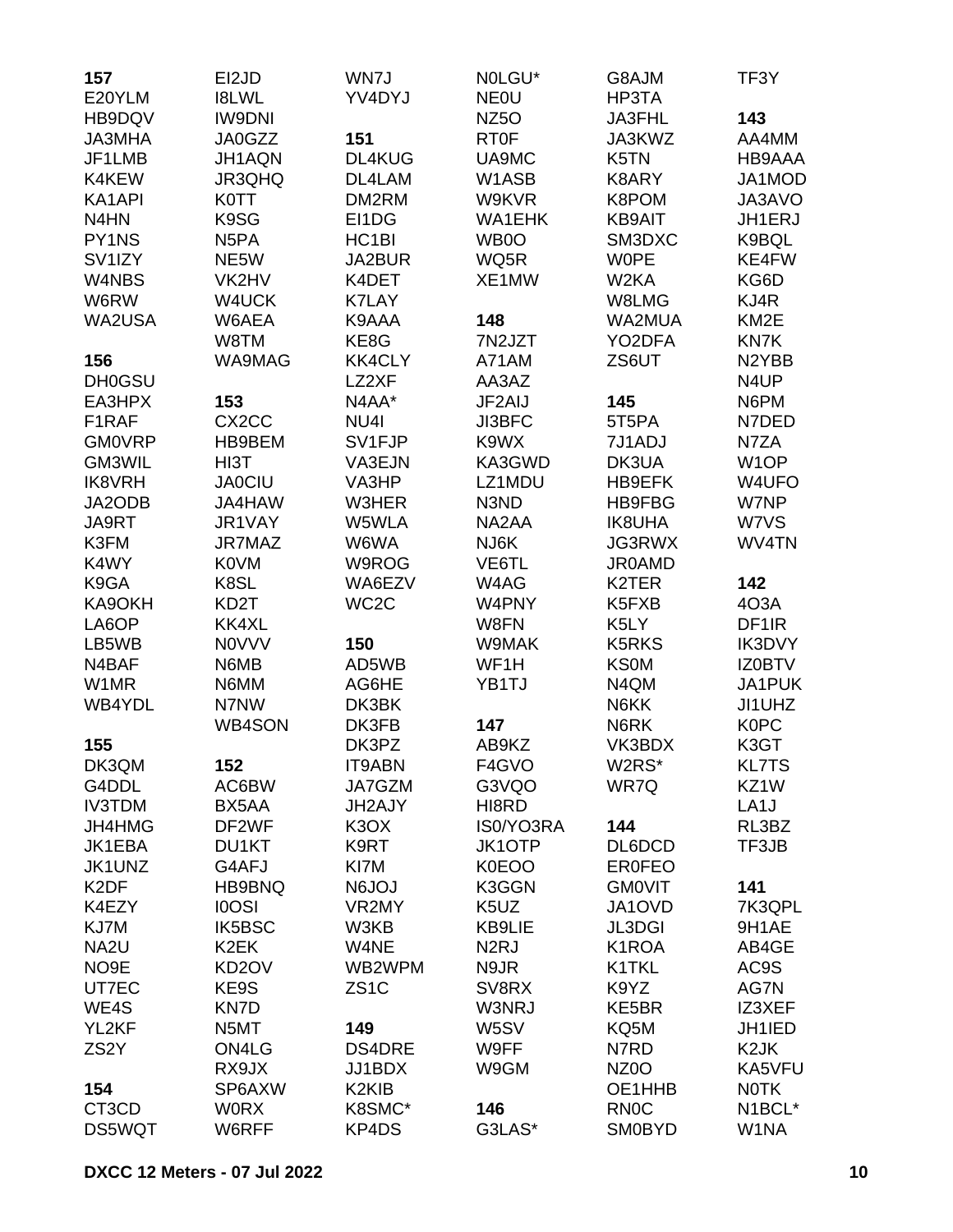| W3ML              | SV <sub>1</sub> XV              | JF1RYU            | WY1G              | DL4ZAB             | W6FL              |
|-------------------|---------------------------------|-------------------|-------------------|--------------------|-------------------|
| W6HDG             | <b>WOQC</b>                     | K3WWT             |                   | EA5HM              | W6IS              |
| WK8A              | <b>WOUHL</b>                    | K <sub>4</sub> OP | 132               | G4AYU              | WC4V              |
| WK9U              | W4GE                            | K5HK              | AK3E              | JA2LMY             | WP4CQ             |
| WY7FD             | <b>WA5POK</b>                   | KC5LK             | AK6I              | JA4HXF             | WQ1H              |
|                   | XE <sub>2</sub> B               | S53MJ             | G4FKA             | JA8ANQ             | ZS6AKU            |
| 140               |                                 | W7QHE             | HL1VAU            | <b>JH3PRR</b>      |                   |
| AD9DX             | 137                             | W7SX              | <b>I8NLC</b>      | <b>JL4BSE</b>      | 127               |
|                   |                                 |                   | <b>IZ0COI</b>     | K0BX*              | 7Z1HL             |
| EI6JK             | AC9EM                           | WB3AVD            |                   |                    |                   |
| EI7JZ             | DL2RD                           | WB6FWS            | <b>JG3KLF</b>     | K2MHE              | AA4DD             |
| EW4C              | G3PSM                           | WB9IWN            | K <sub>2</sub> SD | K7QBO              | AG4TO             |
| K7VC              | K <sub>1</sub> BZ               | WO <sub>5</sub> I | K8ZZU             | KB2FCV             | DJ5DT             |
| <b>K9MMS</b>      | K <sub>2</sub> C <sub>D</sub> J | WV8DX             | K9JU              | KN4JX              | DL9GTB            |
| LA8PDA            | K4AU                            |                   | KC1OPD            | NS4F               | <b>DS4GKF</b>     |
| LZ2HM             | K6IRA                           | 134               | KG8OU             | OZ6TL              | HK6K              |
| NZ9Z              | K8MRT                           | <b>AB0RX</b>      | KI7HO             | OZ9XU              | <b>HL4GAV</b>     |
| W4DTA             | KP4N                            | AB1J              | KK5ID             | RC3FL              | I2YPY             |
| W5VU              | LA5SJA                          | EA6AZ             | N3TR              | W1MO               | <b>IWOBYL</b>     |
| WA9GON            | PY8WW                           | IZ8DEO            | N4QOG             | W6OUL              | <b>IZ0BVU</b>     |
| <b>WB0N</b>       | SM5CSS                          | JA4DNC            | NN <sub>3</sub> V | W8BLA              | <b>IZ0FUW</b>     |
| WB8EKG            | SP3EPG                          | JH1FVE            | OV <sub>50</sub>  | W9CTJ              | <b>JA0BES</b>     |
| YB3MM             | TG9AJR                          | JH1SOD            | OZ3SK             | WB8RFB             | <b>JG1LRE</b>     |
|                   | VU2NXM                          | K3KY              | SM7DXQ            |                    | <b>JH0AWC</b>     |
| 139               | W2NY                            | K7FL              | UW7UA             | 129                | <b>JH1FNU</b>     |
| HL4CBX            | W4UEF                           | K7YZO             | VU3WEW            | AD6KQ              | <b>JI1MNT</b>     |
| JA4GXS            | WG0G                            | <b>K9SUH</b>      | W1ITU             | DF8FT              | K <sub>1</sub> DJ |
| JE1PHH            | WS1F                            | N6XT              | W3KHZ             | <b>DL5KUA</b>      | K3GW              |
|                   |                                 |                   |                   |                    |                   |
| K <sub>0</sub> QB |                                 | SM3WMU            | W5FL              | EA7LS              | K7LFY             |
| <b>KOUBR</b>      | 136                             | TF4M              | WB3D              | <b>JA2ACI</b>      | KB4MRX            |
| K3NF              | 4X4MF                           | <b>WOJM</b>       | WB9PNU            | JA2MNB             | KF3N              |
| K9TRV             | AA9RR                           | W4UAT             | WD8KND            | JA3WMS             | LA <sub>2LI</sub> |
| K9ZM              | AE5B                            |                   | WX0Z              | <b>K7ORK</b>       | N4KM              |
| KV4AA             | EA5KA                           | 133               | ZS1EL             | N7MB               | N4TD              |
| <b>NOCKC</b>      | <b>IK8GJR</b>                   | 7J1ABD            |                   | VR <sub>2</sub> CH | NA1RL             |
| N7NF              | <b>ISOEBO</b>                   | AA4U              | 131               | XE1ILI             | ON5EQ             |
| NH6T/W4           | <b>JA7FVA</b>                   | DK5RL             | 6K5YIA            |                    | <b>WOMF</b>       |
| R9MJ              | JJ10KK                          | DL8OH             | EA3HDZ            | 128                | W7HR              |
| VK2AAH            | JM1ESG                          | GM1BSG            | K4BNF             | EA1AHA             | W8BI              |
| W3DIY             | K3EA                            | <b>HB0WR</b>      | KA5IAU            | EI3IO              | <b>WA0WOF</b>     |
| ZL3TE             | K <sub>4</sub> OY               | HK4EB             | NN6K              | JA6GXP             | WB2KSP            |
|                   | K8CQ*                           | <b>JM1JIV</b>     | PV8ABC            | JE1VTZ             | WB4KTF            |
| 138               | VE3FRR                          | KF9AF             | SM7GIB            | JF1KML             |                   |
| AL7TC             | <b>W0ANZ</b>                    | KG6WIK            | W <sub>5</sub> EC | <b>JH1AWJ</b>      | 126               |
| DL5ZB             | <b>W0QQ</b>                     | KI4TZ             | W5RF              | JH1RFM             | G3XLF             |
| <b>G0FWX</b>      | W4GH                            | KK8MM             | W6DR              | JO3WHB             | <b>IK4TVP</b>     |
| HB9DVZ            | W4PV                            | N7VPN             | WQ6Q              | K <sub>6</sub> OJ  | JA5CDL            |
| <b>JA0CVC</b>     |                                 | VE3SKX            |                   | K9YKL              | JA5XPD            |
| JA1VRY            | 135                             | <b>VU2ABS</b>     | 130               | <b>NOJR</b>        | JE2VYM            |
|                   |                                 |                   |                   |                    |                   |
| K2YSY             | AB4FH                           | W <sub>1</sub> GY | AA4QE             | R3BB               | JH3EQP            |
| KC9G              | F4DSE                           | W1LE              | AG1A              | UR9IDX             | K5KDX             |
| KF6A              | HZ1GW                           | W3MF              | CT1HHP            | VU2LBW             | K7PO              |
| N7WS              | JA3MIO                          | W9SE              | DG5LAC            | <b>W0QD</b>        | K9QA              |
| N9XX              | <b>JA7HRM</b>                   | <b>WB5NHL</b>     | DL1SWN            | W5SUM              | KE4BKL            |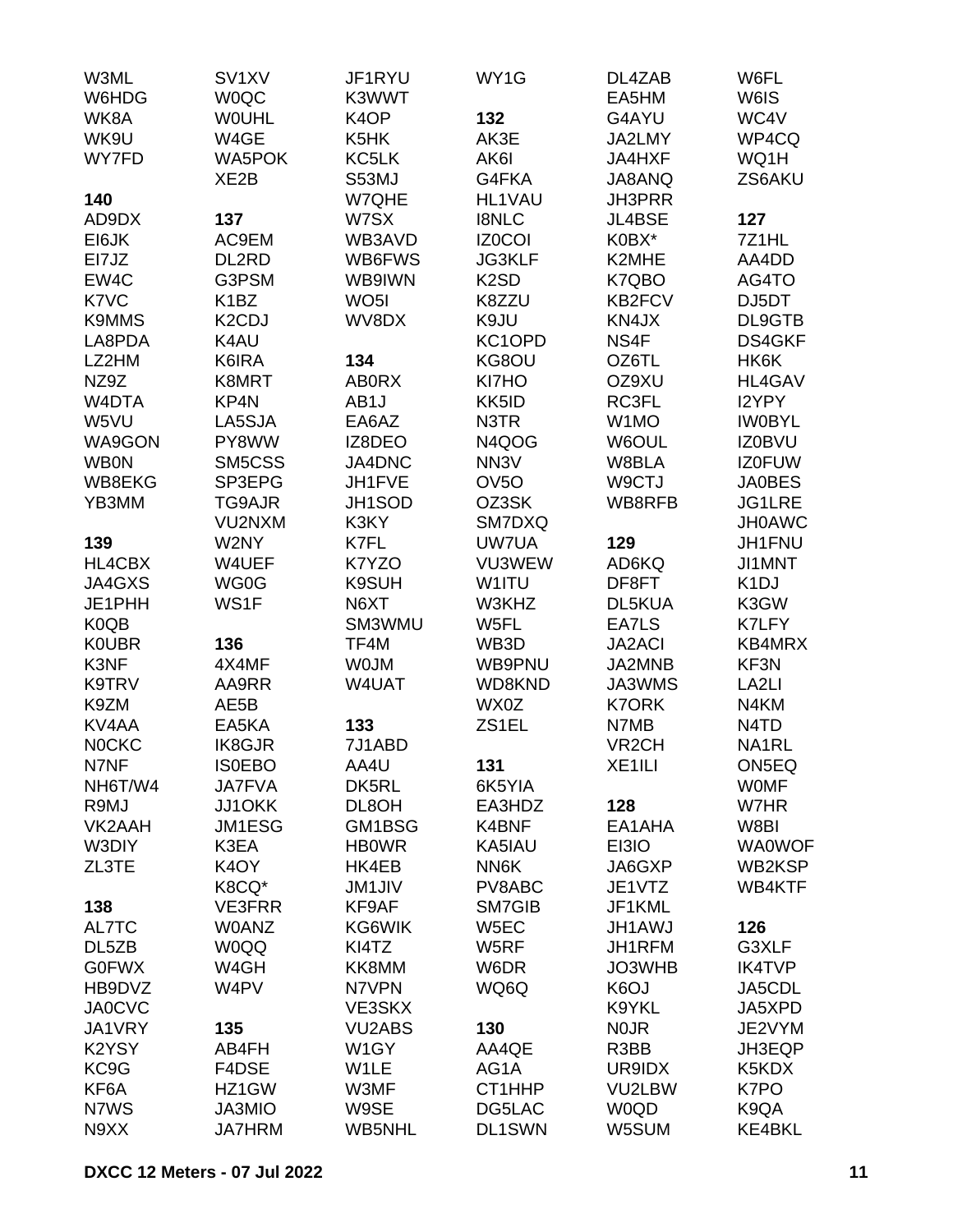| KK4CB             | N <sub>2</sub> ZZ     | N <sub>4</sub> ST          | KR4BD               | K4KGG                         | EA5GXI             |
|-------------------|-----------------------|----------------------------|---------------------|-------------------------------|--------------------|
| <b>KM4NS</b>      | OH3PYY                | N6DHZ                      | LU3XX               | K9KJS                         | IZ2CSX             |
| <b>MOHIH</b>      | W6ND                  | UT9LC                      | N1TQP               | KB3KJ                         | JE2UFF             |
| NX8Y              | W8OM                  | W1HEO                      | N3DV                | KX6C                          | JI1WLL             |
| OT <sub>1</sub> A | WV2I                  | W1KKG                      | N3GS                | LA7EIA                        | JP7FSO             |
| VE3TMG            | WW5L                  | W <sub>2</sub> CG          | N4EDT               | LZ1XZ                         | JT1CO              |
| W1DYJ             | ZL3REX                | W5HNK                      | N4PGL*              | N2ADE*                        | <b>K0MD</b>        |
| W7TG              | ZL3RJ                 | W6HB                       | NR <sub>2</sub> D   | N3HYB                         | K <sub>1</sub> XE  |
|                   |                       | XE2MX                      | PP <sub>2FN</sub>   | N4UFP                         | K4LCP              |
| 125               | 123                   |                            | TA <sub>1</sub> AL  | N4ZY*                         | <b>K8JRK</b>       |
| AC4XO             | AA4LR                 | 121                        | UN9L                | N7GCO                         | K8MN               |
| AD <sub>3</sub> C | AA8SW                 | HA2EQD                     | VE3QAA              | <b>N8KUS</b>                  | K9GWH              |
| <b>CU3HN</b>      | DJ6OZ                 | <b>IK6BMU</b>              | W <sub>1</sub> RG   | NF7D                          | KC2STA             |
| EI8GS             | DS4DBF                | JA1CPN                     | W5RYA               | NN4X                          | <b>KM2O</b>        |
| F5VML             | EA1DLU                | JA1EYN                     | W6GJB               | VK5CE                         | LA9VBA             |
| G4EHT             | <b>IU0ICA</b>         | JA3BXF                     | WT3Q                | VR <sub>2</sub> CC            | N <sub>2</sub> ZL  |
| JP1GVC            | IZ8LMA                | JI5WDC                     | WT5L                | <b>WA8RCK</b>                 | NP3CW              |
| K5NOF             | JA1GLE                | JL6USD                     | YB1AYO              | WB5TOI                        | OE3JAG             |
| K8YAH*            | JA2HOL                | K1LTJ                      | ZS6NK               | YB0DJ                         | OE6CLD             |
| KC2SST            |                       | KB3IFH                     |                     | ZS <sub>2</sub> I             | RW6MBC             |
| N4MEC             | JH1RVQ<br><b>K0NV</b> | KN9N                       | 119                 |                               | SM <sub>1NJC</sub> |
|                   | K <sub>2</sub> JGL    |                            | AA4FU               | 117                           | TF <sub>5</sub> B  |
| N <sub>5</sub> ZC | K6LPO                 | KU <sub>2</sub> A<br>KZ5DX | AC9O                |                               | VK6OZ              |
| <b>NA7RH</b>      |                       |                            |                     | AA8KY                         |                    |
| NN6CH             | KO8SCA                | N3ER                       | F5BAR               | AD7L                          | VY2RU              |
| SM5AFU            | LB7ZG                 | NY4G                       | HB9EBM              | AG5CN                         | <b>W3MRL</b>       |
| <b>WOXE</b>       | N9RE                  | OZ6EI                      | HL2EIZ              | CE3FZ                         | W7QC               |
| W4AO              | OH3TY                 | <b>PP7LL</b>               | JA6JYM              | F8EZE                         | WA4VJK             |
| W4EJG             | PY2ADR                | TA <sub>1</sub> L          | K7LOL               | <b>ISOBZR</b>                 | WX2U               |
| W5CWQ             | VE3VHH                | <b>UA0FDX</b>              | K8EB                | <b>IZ7QFN</b>                 |                    |
| W6PG              | W2WGK                 | W3JXP                      | KD <sub>5</sub> R   | <b>JA4FKO</b>                 | 115                |
| WA4TMJ            | W4UT                  | W4CC                       | KJ4YLO              | JM3GXU                        | AA9WO              |
| WB4GLI            | W5JMW                 | W4KCM                      | KS4YT               | <b>K0FF</b>                   | <b>E74A</b>        |
| WM4AA             | WC3W                  | W7PC                       | KV4T                | K9LCR                         | HL4RBR             |
| WR <sub>2</sub> G | YB9WZJ                | WA9DU                      | LU9DO               | <b>KB5CSQ</b>                 | <b>IV3KCB</b>      |
|                   |                       |                            | N8LCU               | KO4PY                         | <b>IW2FLB</b>      |
| 124               | 122                   | 120                        | OH2LHE              | KP4ED                         | IZ0GVZ             |
| DJ3EJ             | AA0BH                 | AC4TO                      | SV <sub>1</sub> BYI | KZ1X                          | <b>JA0NPQ</b>      |
| EC4KW             | AA5B                  | AE5LK                      | SV <sub>2KF</sub>   | N <sub>4</sub> MI             | JH8LEY             |
| EI8IQ             | AB5YI                 | AI2S                       | VK3NX               | N <sub>5</sub> Q <sub>S</sub> | K8CR               |
| <b>IKOWRB</b>     | F4GTB                 | CT7ABD                     | W1ZK                | N8AGU                         | KA5SYP             |
| IT9YOZ            | <b>GOHSA</b>          | CU <sub>2</sub> CE         | W6ZPL               | OZ1HPS                        | KA9JCP             |
| IZ2MHT            | G6NHU                 | DS3DNT                     | YB2TX               | SM5ELV                        | <b>KB4CRT</b>      |
| IZ5BYJ            | HB9DVO                | DS5QLJ                     | YO3IPR              | <b>VE7NY</b>                  | MM1PTT             |
| J68HZ             | HB9VAB                | F5AQB                      |                     | <b>VU2IBI</b>                 | N7PIB              |
| JM1LPN            | <b>JA9ALR</b>         | HB9MXY                     | 118                 | W3LWH                         | N9BVA              |
| JR3ADB            | JH3GFA                | IK8IPL                     | 6K5AQY              | W4ARK                         | NE <sub>1</sub> RD |
| K3SUI             | JJ1BMB                | <b>IT9JPS</b>              | AE1T                | W4PG                          | NW6V               |
| K7HC              | <b>JR0GXA</b>         | <b>JA9NFO</b>              | AF3X                | WB9WHQ                        | OE5MPL             |
| K8WHA             | JR1CAD                | <b>JH5OTE</b>              | DJ9KM               | YO6HOY                        | SV1HEP             |
| K9ARZ             | <b>K0HQW</b>          | <b>JH7BKN</b>              | EI7GY               |                               | W3HKK              |
| KC4AA             | KB4ET                 | K4RDU                      | <b>IZORPS</b>       | 116                           | W <sub>4</sub> OV  |
| KD9ZR             | KB6CIO                | KD3HN                      | JA6CMQ              | <b>AA0FT</b>                  | W5WS               |
| KK5J              | <b>KB7QFE</b>         | KJ6Y                       | JH1DGJ              | AC4VM                         | W6UC               |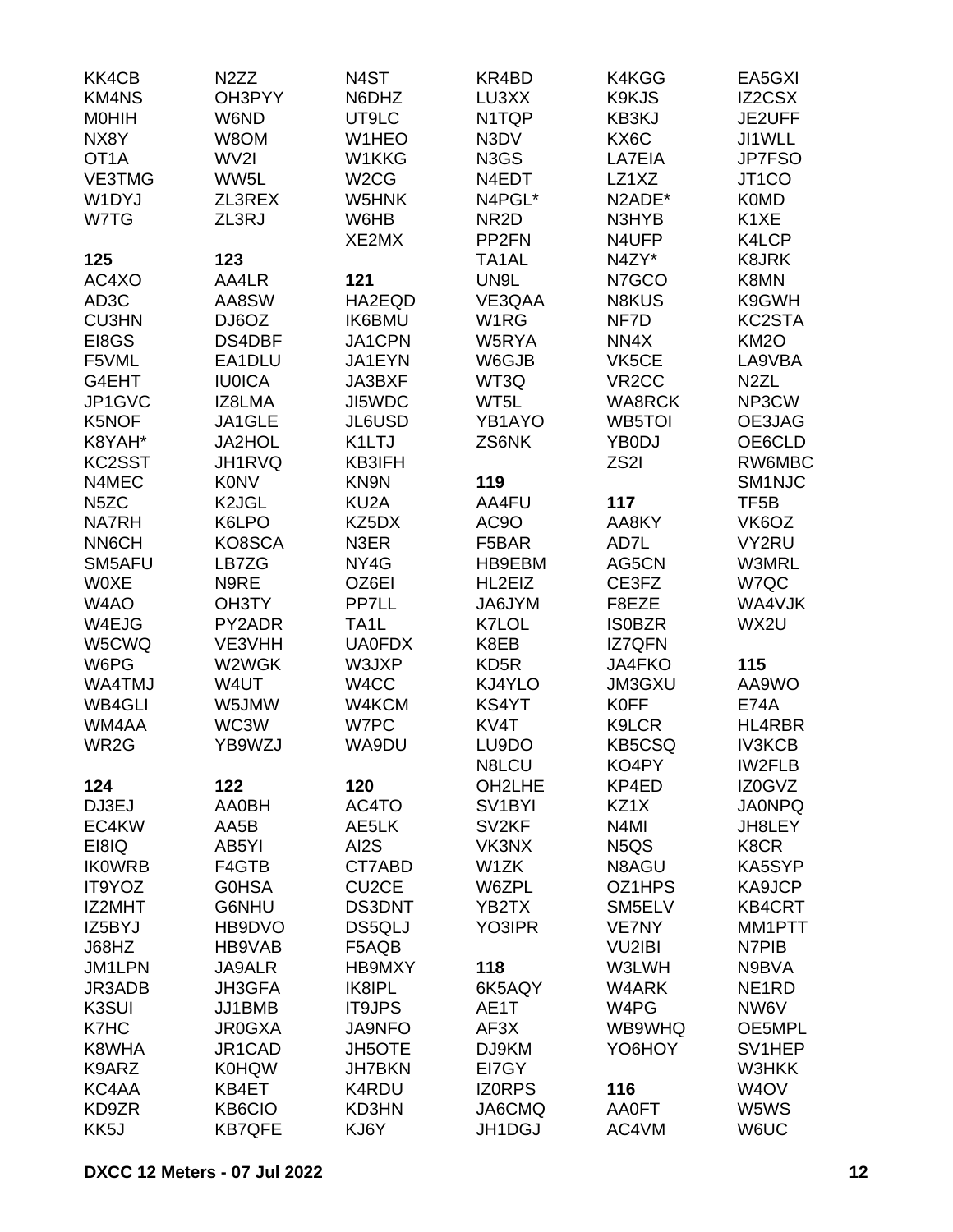| <b>WC0W</b>        | K4JLD                           | 111                | 109                           | N <sub>5</sub> RN  | V31MD               |
|--------------------|---------------------------------|--------------------|-------------------------------|--------------------|---------------------|
| WS4H               | K4TR                            | EI9CN              | AA4RX                         | N5TW               | VU <sub>2</sub> DCC |
| YB1TQL             | K5VR                            | F8DZY              | EA4S                          | VE7VV              | W4MA                |
| ZL <sub>2</sub> AO | K9UO                            | G4FTC              | F8DHE                         | W2KNG              | W5HY                |
|                    | <b>KC0V</b>                     | <b>JA0AVS</b>      | <b>GOMMI</b>                  | W4DVG              | W7APM               |
| 114                | KU8X                            | JJ2WOC             | JE1COB                        | W5WI               | W8GNM               |
| <b>AC0DQ</b>       | LU3JVO                          | K2KYH              | JH4GNE                        | W6CN               | W8JA                |
| AK5Q               | N6MXU                           | K8ZEE              | JJ1QUV                        | W8CZN              | WM4W                |
| <b>DD0VE</b>       | N7JB                            | K9JIG              | K6JAD                         | <b>WB1ASL</b>      | ZP6CW               |
| G3CWW              | NA1DX                           | KM5VI              | K9JE*                         | WB5ZAM             |                     |
| HC1HC              | <b>NA6O</b>                     | N <sub>1</sub> HO  | <b>KB2TGU</b>                 | WC4B               | 106                 |
| HK3PJ              | NA9L                            |                    | N <sub>3</sub> P <sub>S</sub> | WX3P               |                     |
|                    |                                 | N <sub>1</sub> ZZ  |                               |                    | AB6WQ               |
| <b>IOBJV</b>       | <b>S52R</b>                     | NH <sub>6</sub> L  | NN <sub>8</sub> L             | XE3E               | AC5AA               |
| JA1CPU             | SM2YIP                          | NT <sub>50</sub>   | NW6R                          |                    | AC7DX               |
| JA8EIA             | SV <sub>2</sub> D <sub>SJ</sub> | ON6YH              | NX1P                          | 107                | AC8IL               |
| JG4OOU             | VA3AYA                          | PT7CB              | PF7M                          | AG5Z               | <b>DS2GOO</b>       |
| JL3RNZ             | VK7ZE                           | PU4MMZ             | PV8DX                         | BG8PA              | EW4DX               |
| <b>JS6TWW</b>      | W3JM                            | TA2RC              | SM7WVZ                        | DJ5FZ              | G0OJG               |
| K <sub>2</sub> HT  | W4AEJ                           | VE1VOX             | SP7ASZ                        | DK2GP              | <b>GORPM</b>        |
| K3DFL              | W6BBS                           | W5GCX              | <b>W3ICM</b>                  | <b>E73D</b>        | G3LPS               |
| K3PL               | W7CD                            | W7WT               | W4JDS                         | EI5GSB             | HI7SB               |
| KI8AE              | WA5YOM                          | W8LR               | W5SG                          | <b>GODTX</b>       | <b>JF7NNI</b>       |
| KO6KD              |                                 | WU4B               | W7CB                          | G6MXL              | <b>JJ1IRS</b>       |
| KW4J               | 112                             | YB2TS              |                               | IC8XIL             | JO4JDU              |
| LA2IR              | <b>7Z1CQ</b>                    |                    | 108                           | IK5BOH/2           | JR3VMJ              |
| N0YO               | G3YFE                           | 110                | 7M4CLF                        | <b>JA0ED</b>       | K2RET               |
| NA <sub>2</sub> R  | HL2ZN                           | <b>AC0B</b>        | AC8MR                         | JE1CTA             | K2RKJ               |
| NG8T               | <b>IK4EWN</b>                   | CT7ANG             | AF6PK                         | JF3AHI             | K <sub>4</sub> GO   |
| NK <sub>5</sub> K  | <b>JA0LFV</b>                   | DK4MX              | DL1TPY                        | <b>K0HD</b>        | KA9TOX              |
| <b>W0QKL</b>       | JA2CPD                          | DL9SAD             | DL2AMD                        | KOIL               | KB1HY               |
| W2ZK               | JF3VEC                          | EA1BLA             | DL2NAI                        | K <sub>2FJ</sub>   | KI4NSP              |
| <b>WN0L</b>        | <b>JHOLME</b>                   | EI9HX              | DM5TI                         | K4GHS              | KM8AM               |
| XE1EE              | JM1SZY                          | G4ZWY              | EA5XV                         | K4LQ               | KM8V                |
| YB2BNN             | JN1NBU                          | HG6IA              | EI4HH                         | K5SES              | KR4U                |
| ZS4JAN             | K4HEB                           | JF3KOA             | G4VWI                         | K5TA               | KT5V                |
|                    | K4MV                            | JH1XFR             | G5CL                          | K6DLB              | LB5GI               |
| 113                | KA6BIM                          | <b>JR2PAU</b>      | <b>IK1RKN</b>                 | K9AAN              | <b>MOPCB</b>        |
| AK0A               | KH <sub>6</sub> P               | K0XM               | <b>IW1PUR</b>                 | K9JDP              | N3DD                |
| <b>DS4NPL</b>      | <b>KK0DX</b>                    | K4RP               | JA1XRA                        | K9UWY              | N6UOZ               |
|                    |                                 |                    |                               | KA4LBD             |                     |
| EA5DPL             | <b>KLOS</b>                     | K6SLO              | JA2DCN                        |                    | N6VH                |
| F5EOT              | KR <sub>2Q</sub>                | KB8DID             | <b>JA7FAS</b>                 | <b>KB0EL</b>       | N7MW                |
| F6KOP              | N8AID                           | NN <sub>5</sub> E  | JH1OVY                        | KF <sub>2</sub> G  | ND3L                |
| F8GB               | NQ4A                            | PY <sub>2</sub> CP | <b>K0SRL</b>                  | KG2U               | NI7F                |
| <b>GOUII</b>       | NU4Y                            | TF8GX              | K3CWF                         | LU5OM              | ON6ZV               |
| G4YCS              | <b>S51DV</b>                    | W1ZZ               | K3DQB                         | M3DFW              | PY <sub>2</sub> OC  |
| JA4CSJ             | W2ARP                           | W5JE               | K <sub>5</sub> C <sub>D</sub> | <b>NOMHL</b>       | TA1PB               |
| JH1GNU             | W3WN                            | W8PAT              | K8LBT                         | N3GTG              | UA0ABB              |
| JJ2VLY             | W4LLP                           | W8TE               | KE3ZT                         | NI8Z               | VE3BHZ              |
| JL3OUW             | W9CSX                           | WA8LRW             | KH6M                          | RM6LW              | VE3XK               |
| JM1JZN             | WD8LTM                          | YO5QAW             | KO4XI                         | <b>SMONUE</b>      | VE3YXO              |
| K1JKR              | WN1M                            | ZS5LEE             | LU2AH                         | SV3EXP             | VU2MB               |
| K3HW               | XE2YWH                          |                    | N3YZ                          | TA <sub>1</sub> CQ | W4/KL7GLL           |
| K4JDJ              | YO8CRU                          |                    | N5FPW                         | UX5XK              | W4PGM               |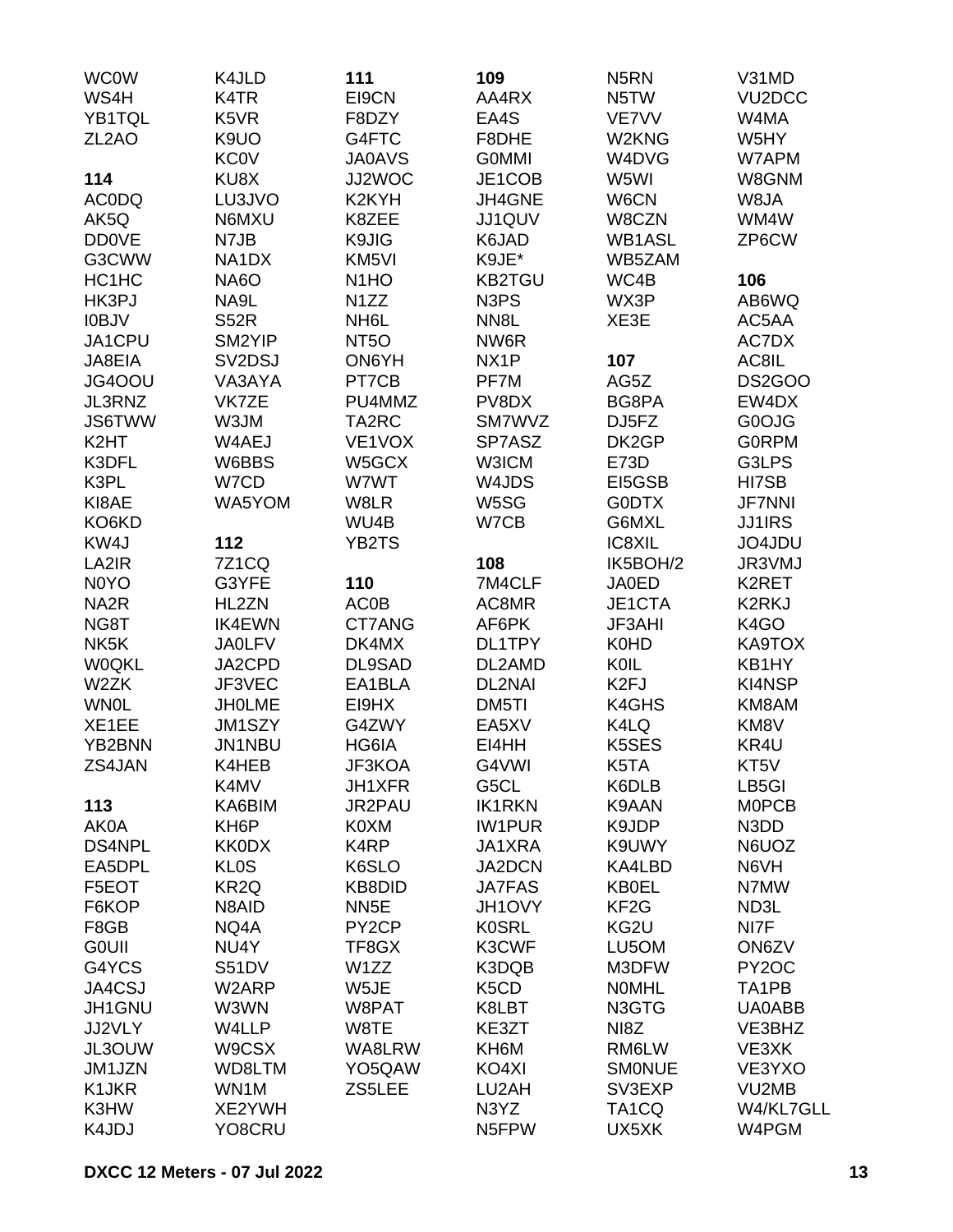| W7GB                          | 104                | <b>GM7NZI</b>     | NA4D          | <b>MOPTZ</b>       | EI3CTB            |
|-------------------------------|--------------------|-------------------|---------------|--------------------|-------------------|
| W7YED                         | 7N4OBV             | <b>IK1UGX</b>     | <b>NN5O</b>   | M5LRO              | EI4DQ             |
| WA3IIA                        | AA2WC              | JF1KIG            | <b>OH7TV</b>  | N <sub>4</sub> PF  | EI4GJB            |
| WA8Y                          | AA6XV              | <b>JI1FXS</b>     | R9GM          | N7TM               | EW4A              |
| YB0AZ                         | AC8TO              | <b>JK7LXU</b>     | <b>S51MA</b>  | N8TFD              | F5JWH             |
|                               | CT3DZ              | JL1GYZ            | <b>SM0XG</b>  | N9MR               | <b>GOTHF</b>      |
| 105                           | DK8IZ              | <b>K0BRO</b>      | VK2GR         | NC8I               | HB9GWJ            |
| AA2F                          | DL9QJ              | <b>K0COM</b>      | <b>VU3CAU</b> | NI4Y               | <b>IK7NXU</b>     |
| AE7U                          | EA4EJP             | <b>K2RNY</b>      | W1USN         | OZ5JQ              | IZ1EPM            |
| AI1W                          | EI3HA              | K3PIN             | W3ATV         | R <sub>2</sub> ARR | <b>IZ4IRO</b>     |
| AP2IA                         |                    | K3WGR             |               | RZ6MJ              | <b>JE7KCI</b>     |
| DL9GTK                        | F6ARS              |                   | W4GHW         |                    |                   |
|                               | FM5FJ              | K4KAL             | W7HJ          | <b>SM0BSO</b>      | <b>JH1IHG</b>     |
| E29TGW                        | <b>G0DRM</b>       | K6XJ              | W7IMU         | SV4FFL             | <b>JK3NSD</b>     |
| G3LOJ                         | G8BCG              | K9WMS             | <b>WB7QBS</b> | UA4PK              | <b>JR0QFA</b>     |
| <b>HL4GHT</b>                 | <b>GW0ANA</b>      | <b>KA7CVJ</b>     | <b>WD9IOK</b> | VA2GA              | JR4VEV            |
| <b>JA1JYS</b>                 | <b>HB9BMY</b>      | KM4HQE            | <b>WL7OU</b>  | <b>VK4BUI</b>      | <b>JS6SCC</b>     |
| JE6UWU                        | <b>I4JEE</b>       | KQ6K              | <b>YB0EIN</b> | VU <sub>2</sub> OT | <b>K0LB</b>       |
| JJ2BLV                        | JA1CC              | N7WI              | YB9AY         | <b>WOJMP</b>       | K0OOK             |
| <b>K0MB</b>                   | JA1DHY             | NU1T              | YO6BHN        | <b>W0ZX</b>        | <b>K0YL</b>       |
| K <sub>2</sub> ZD             | JA1SZN             | NZ7Q              | ZS2ACP        | W <sub>2</sub> GHD | K <sub>1</sub> JX |
| K3NQ                          | JE3PCP             | RX3BP             |               | W <sub>2</sub> PD  | K1MDA             |
| K3WC                          | JE4RAL             | VR2VGM            | 101           | W3RMS              | K1PTF             |
| K6GCN                         | <b>JI4HKA</b>      | W4CU              | AB4EJ         | W3SW               | K <sub>1</sub> QN |
| K6JJ                          | K5JUC              | W5BK              | <b>AD0TR</b>  | W6OU               | K2CQW             |
| K7CMZ                         | KD4EE              | W5IP              | C31MF         | W7FI               | K2GLS             |
| K8FB                          | KE4YOG             | W7KKC             | DD9WG         | W7JET              | <b>K2OO</b>       |
| KC8YDS                        | KW1DX              | W8EH              | DL3XAC        | W9BS               | K <sub>2</sub> UF |
| <b>KR0P</b>                   | LB2TG              | WA6URY            | EA8TZ         | W9LU               | <b>K3RRR</b>      |
| KS4WA                         | N <sub>1</sub> FOJ | YB1ALL            | EI4BZ         | WB5KSD             | K4GM              |
| LA9JKA                        | N3PW               |                   | EI5GM         | WD4IXD             | K <sub>4N</sub>   |
| LZ1JZ                         | N4PAJ              | 102               | F4FLF         | WI7P               | K <sub>4</sub> QS |
| <b>NOTR</b>                   | OM <sub>6</sub> CI | 4X1VF             | G3VDB         | WJ1B               | K4VAC             |
| N <sub>5</sub> H <sub>C</sub> | OZ9U               | 5W1SA             | G4GEE         | WX7B               | K5EWS             |
| N8YQX                         | PA0QRB             | <b>IK3GBG</b>     | HC1HN         | YB8HZ              | K5LLA             |
| N9IXD                         | PY2YW              | <b>IU8GNY</b>     | <b>IK2HLM</b> |                    | K5MMH             |
| NA9Q                          | RV4LC              | IZ7QSS            | IW5EIJ        | 100                | K6CW              |
| NC <sub>1</sub> M             | VR2IL              | <b>JK1WSH</b>     | JA1KZP        | 2E0XAR             | K6DJ              |
| NK7L                          | <b>VU2MSA</b>      | K <sub>2</sub> CJ | JA5ALE        | 9M8DEN             | K6VVK             |
| SV7CUD                        | <b>WOTLX</b>       | K <sub>2</sub> DH | JA5JUG        | A41ZZ              | K7VL              |
| TA1UT                         | <b>WOVU</b>        | K2DW              | JE1TNL        | A71EM              | K9BO              |
| VK5GR                         | W9GXR              | K4HR              | JP1LRT        | AA4UC              | K9EA              |
| VU <sub>2</sub> DED           | WB7QXU             | K4RM              | K3AXB         | <b>AA7UN</b>       | K9QJ              |
| W1PY                          | WQ8T               | K6EGF             | K3LA          | AB2E               | KA1YQC            |
| W8MSP                         | WS7I               | K9DUR             | K7GA          | AB2NI              | KA2F              |
|                               |                    | K9EXY             |               |                    |                   |
| W8QXR                         | YO6HSU             |                   | K8PGJ         | AD4J               | KA4H              |
| <b>WA7BNG</b>                 | ZS6HON             | KB1AWM            | K8YE          | AE4VJ              | KA5JSM            |
| WB8BZK                        |                    | KC9K              | K9GL          | AJ8B               | <b>KB4KBS</b>     |
| WK3A                          | 103                | <b>KN7Y</b>       | KB1W          | AK1P               | <b>KB7V</b>       |
| WU1U                          | AA2T               | <b>NOUCR</b>      | <b>KB8ZUN</b> | DB6VH              | KC1ERO            |
| WZ9B                          | DL2VWR             | N <sub>2</sub> FY | KE9UA         | DK7GH              | KC4HN             |
| YU1LD                         | DS5JMG             | N4IR              | KJ5RC         | DL2DCX             | KC5RR             |
| YV4EH                         | EA2RY              | N4KEB             | KU4A          | DL3ANK             | <b>KC9WPS</b>     |
|                               | EI9GLB             | N8KOJ             | LA3ANA        | EA5PS              | KD3UY             |